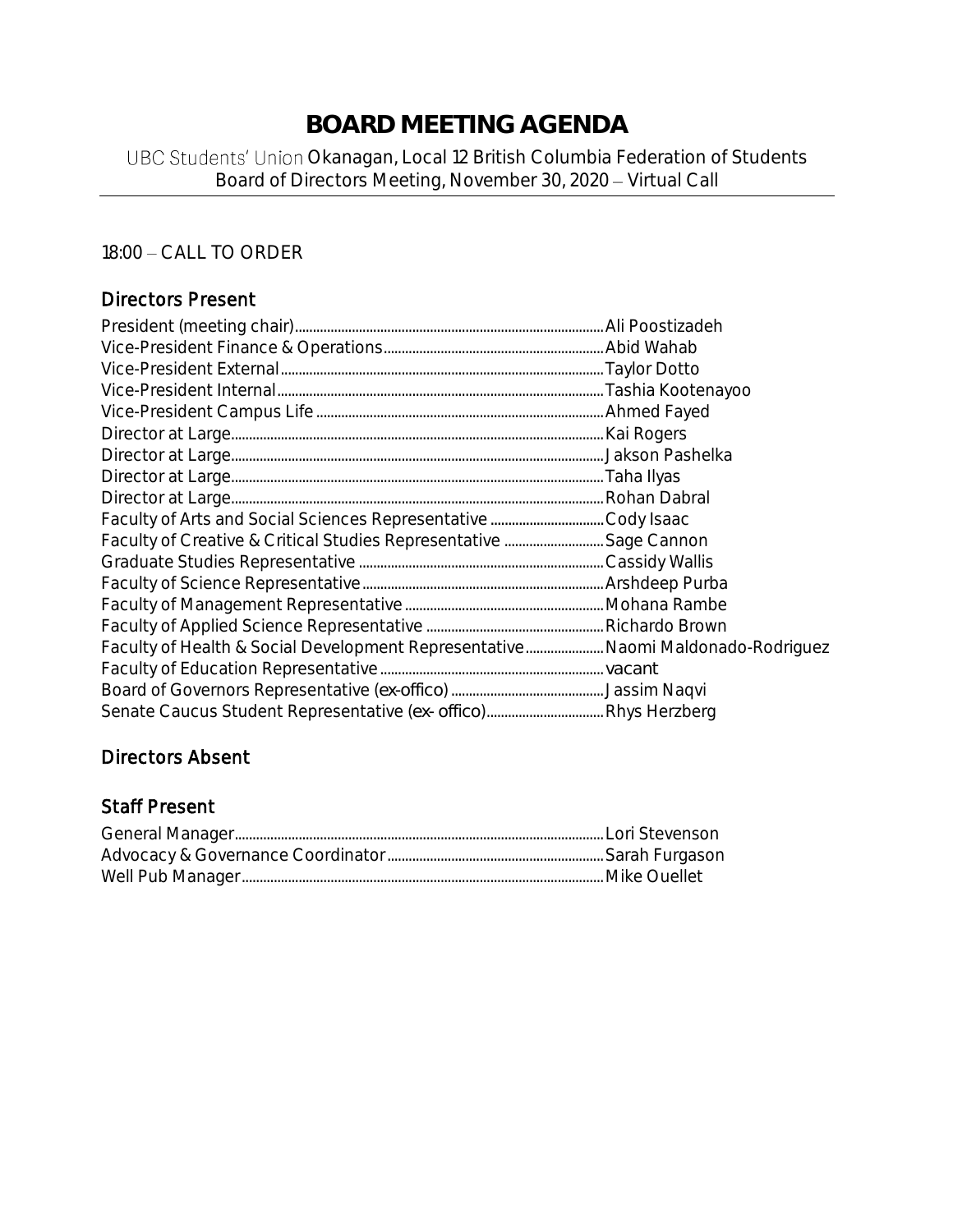**1. ACKNOWLEDGEMENT OF TERRITORY**

We would like to acknowledge that we are on the traditional, ancestral territory of the Okanagan Nation. We would like to recognize that learning happened in this place long before this institution was established. It's important that we understand that we are very privileged to be living, working, and learning in these territories that are not our own.

**2. ADOPTION OF AGENDA AND REVIEW OF MEMBERSHIP**

## **20/11/30.01 MOTION**

/

Be it resolved that the agenda be adopted.

**3. ADOPTION OF MINUTES FROM PREVIOUS MEETINGS**

**20/11/30.02 MOTION**

/

Be it resolved that minutes of the meeting held November 2, 2020 be adopted.

**4. PRESENTATIONS**

## **4.1** Oversight Regulation Changes

- **5. MONTHLY REPORTS**
- **20/11/30.03 MOTION**

/

Be it resolved that the reports for the month of October be adopted.

## **6. COMMITTEE BUSINESS**

## **6.1** Executive Committee

**20/11/30.04 MOTION**

/

Be it resolved that the minutes of the meetings held November 4 and 18, 2020 be adopted.

#### **6.2** Finance Committee

**20/11/30.05 MOTION**

Wahab/

Be it resolved the minutes of the meetings held November 10 and 24, 2020 be adopted.

**20/11/30.06 MOTION**

Wahab/

Be it resolved that Taya Ilyas be appointed to the Finance Committee.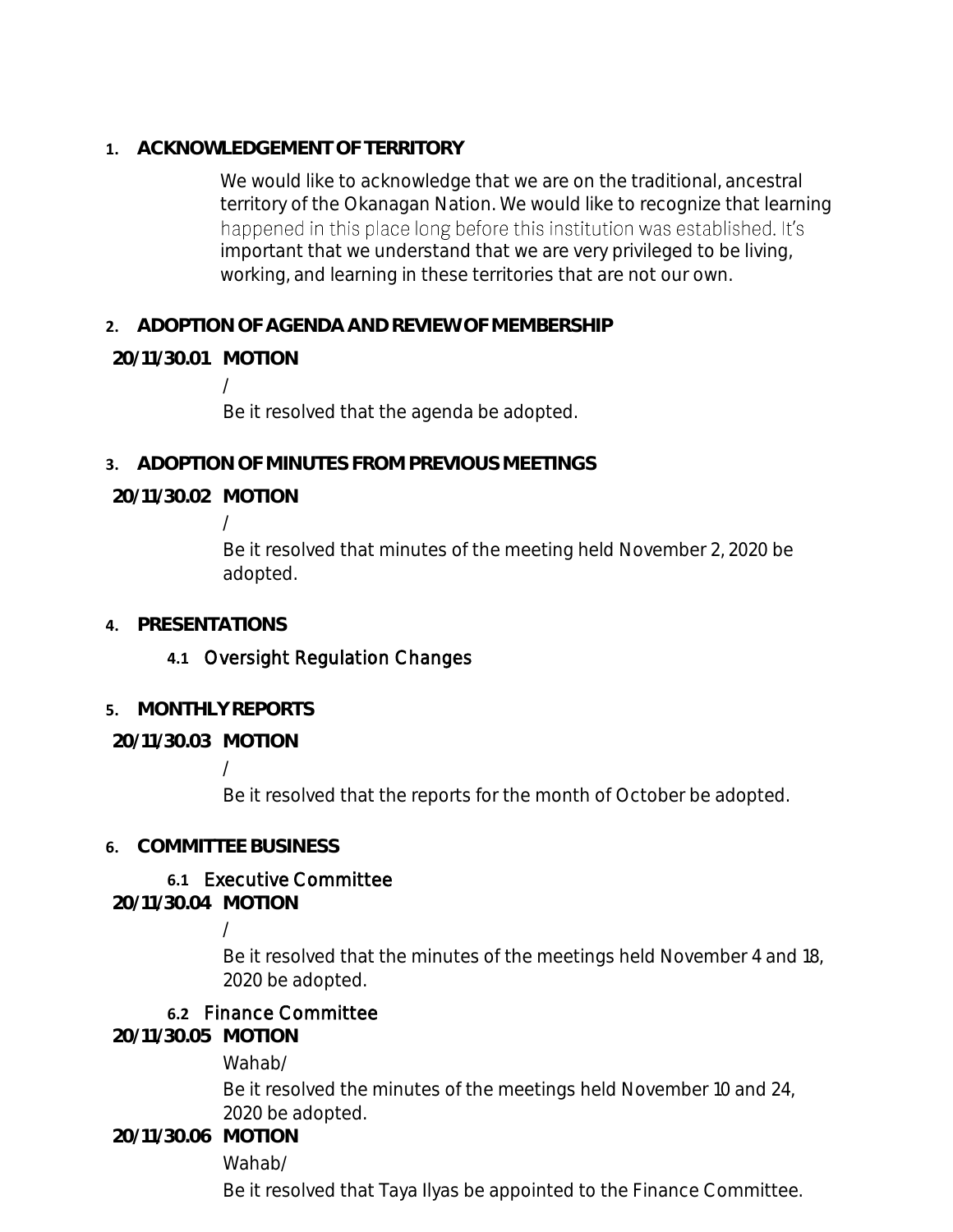## **6.3** Policy Committee

**20/11/30.07 MOTION**

Kootenayoo/

Be it resolved that the minutes of the meetings held October 16 and 29, 2020 be adopted.

**20/11/30.08 MOTION**

Kootenayoo/

Whereas the Elections Regulation was previously amended to include "up to two Deputy Returning Officers",

Be it resolved that 80 (b) under Regulation I – Committees be amended to reflect that change.

#### **20/11/30.09 MOTION**

## Kootenayoo/

Whereas the Elections Regulation was previously amended to extend the campaign period until the close of the voting period, and

Whereas Regulation 85 under Regulation I - Committees provides a requirement for the Elections Committee to meet in the final 24 hours of the voting period,

Be it resolved that Regulation 84 be struck from Regulation I - Committees and the regulation renumbered accordingly.

## **20/11/30.10 MOTION**

Kootenayoo/

Whereas Student Association Regulation 15 (c) requires the Students' Union to maintain bulletin boards for Student Associations, and Whereas there are no longer bulletin boards available for Student Association use,

Be it resolved that Student Association Regulation 15 (c) be amended to read "designate and maintain space for promotion of Student Associations and/or their events;"

## **6.4** Campus Life Committee

**20/11/30.11 MOTION**

Fayed/

Be it resolved that the minutes of the meeting held November 19, 2020 be adopted.

## **6.5** Campaigns Committee

**20/11/30.12 MOTION**

Dotto/

Be it resolved that the minutes of the meeting held November 6, 2020 be adopted.

## **6.6** Oversight Committee

**20/11/30.13 MOTION**

/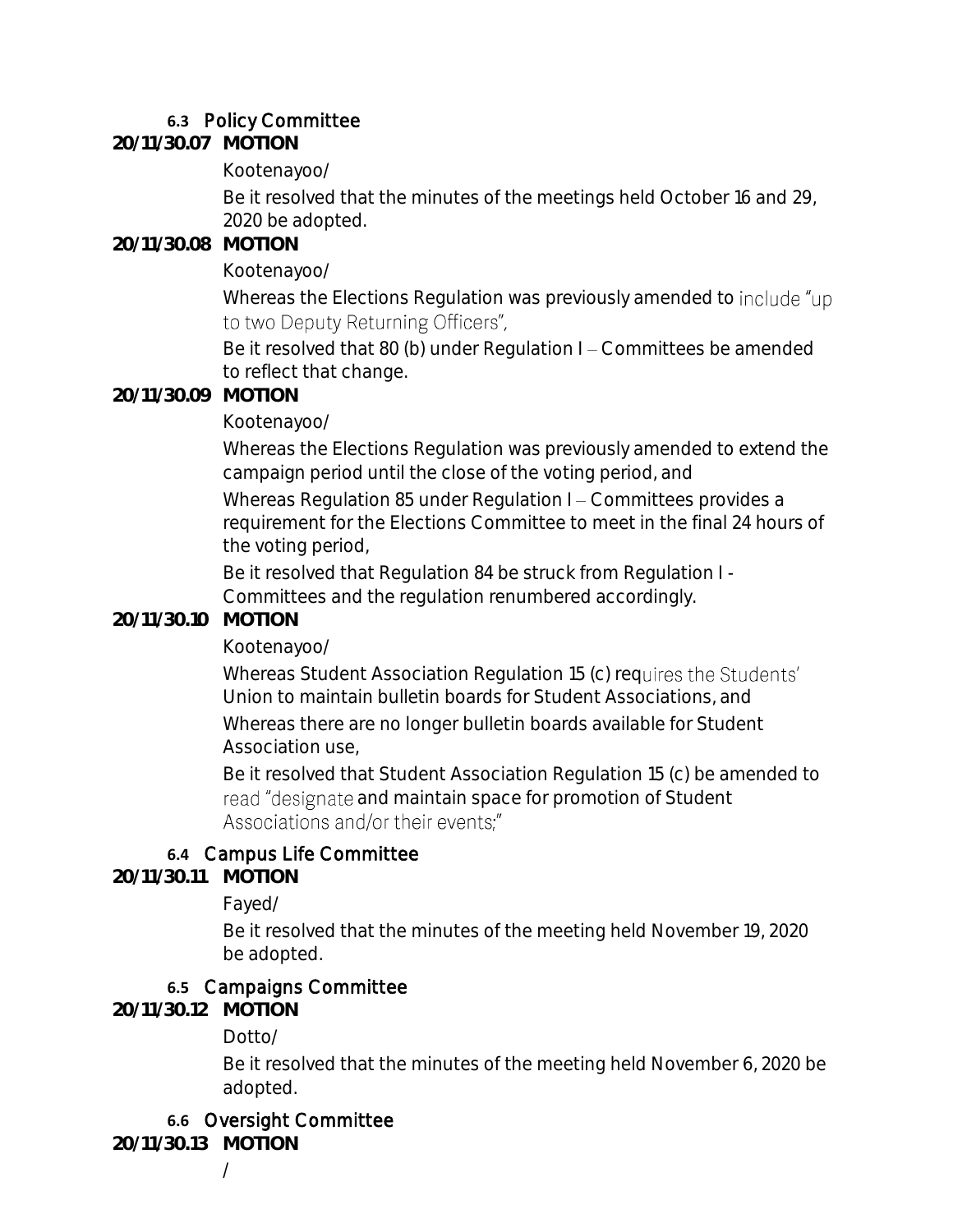Be it resolved that the minutes of the meeting held November 20, 2020 be adopted.

## **6.7** Student Association Funding Committee

**20/11/30.14 MOTION**

Wahab/

Be it resolved that JDC West receive funding for term 1 in the amount of \$1,800.

#### **7. REPORT ON UNIVERSITY RELATIONS**

## **7.1** Board of Governors

- **7.2** Senate
- **7.3** Survey and Governance Committee
- **8. NEW BUSINESS**
- **20/11/30.15 MOTION**

Kootenayoo/

Be it resolved that the following Student Associations be ratified: The Grown n Glow Club MySmallHelp UBCO

## **20/11/30.16 MOTION**

Wallis/

Be it resolved that an ad-hoc committee be struck as follows:

- 1. The name of the committee shall be the Graduate Student Committee.
- 2. The mandate shall be for the purpose of providing feedback and information to the Board of Directors on matters of concern to graduate students.
- 3. The members of the Committee shall be seven graduate studentat-large members including the meeting chair
- 4. The meeting chair shall be the Graduate Student Representative
- 5. The Committee shall have the power to approve (but not to disburse) funds budgeted by the Board of Directors for graduate student events and opportunities.
- 6. The Committee shall not meet in camera.
- 7. The term of the Committee shall begin January 1, 2021 and be dissolved December 31, 2021.

Be it further resolved that the Graduate Student Committee meet twice per month.

**20/11/30.17 MOTION** Wallis/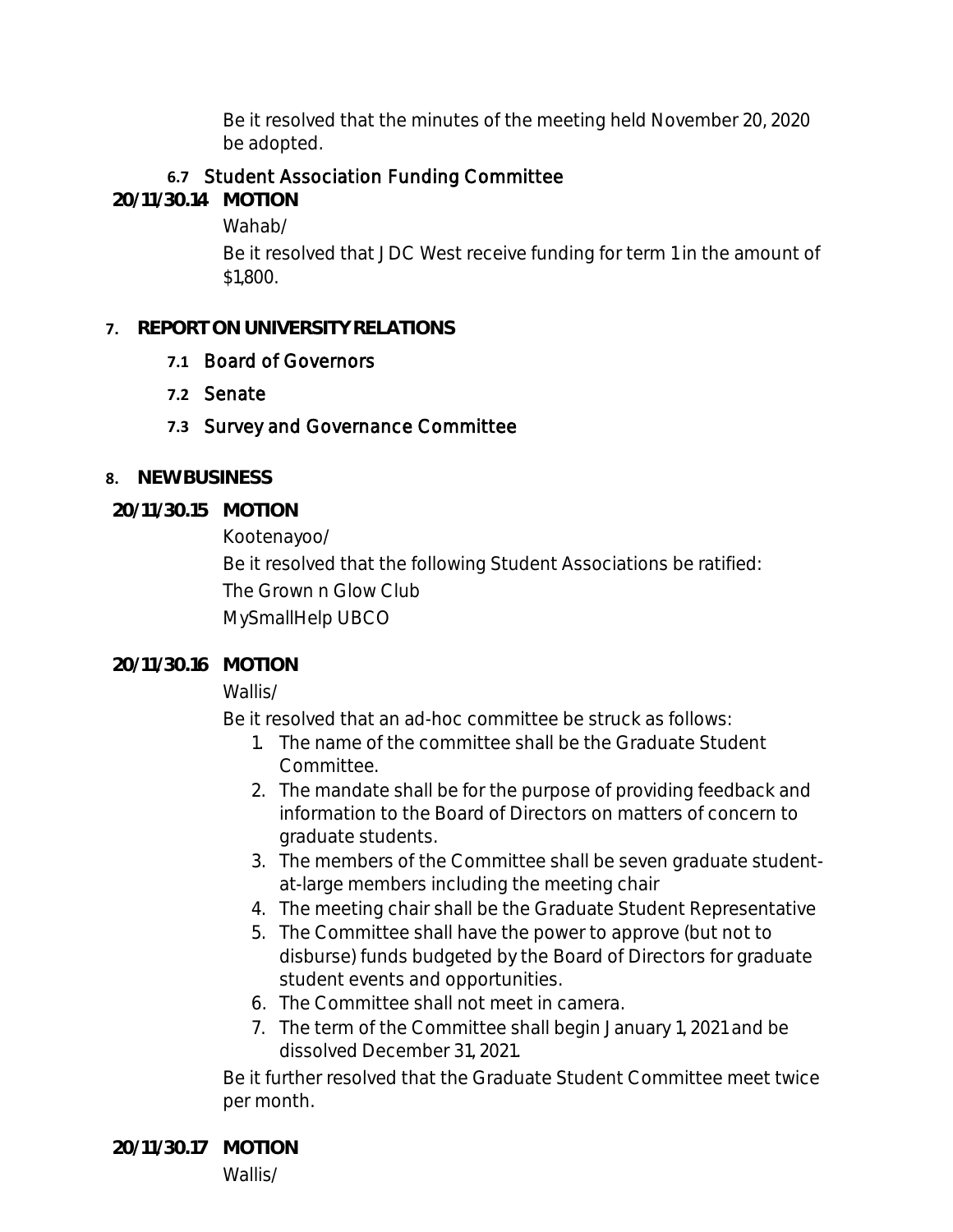Be it resolved that Graduate Student Committee student-at-large members receive an honorarium of \$50 per meeting to a maximum of \$1,200 annually.

## **9. INFORMATION ITEMS**

- **9.1** In-person Events
- **9.2** Procedures Manual
- **9.3** UBC Structure
- **9.4** Next Board Meeting Date
- **10. ADJOURNMENT**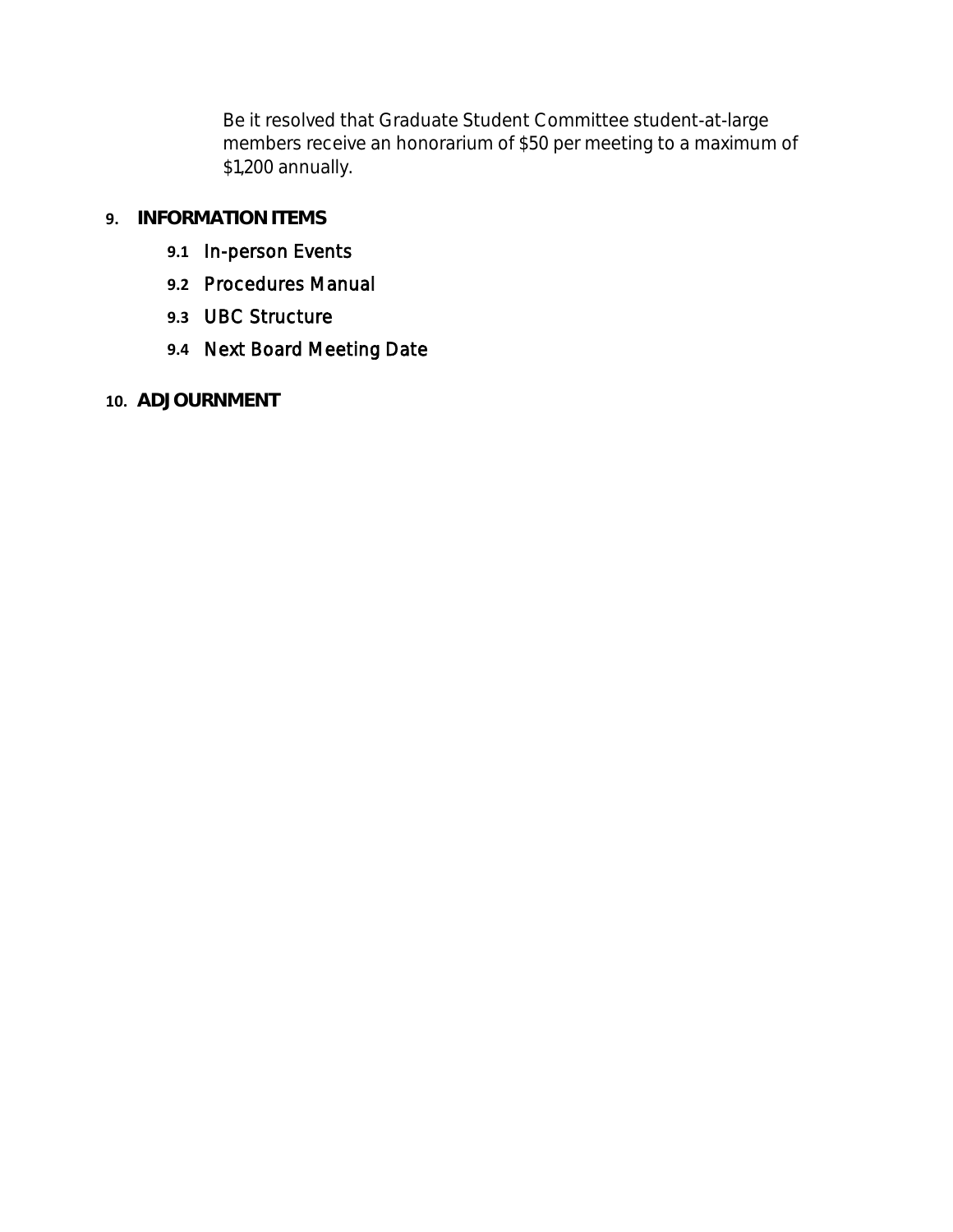#### Oversight Committee

- **1** The mandate of the Committee is to oversee the performance of Executive Directors and to hold Executives accountable for their actions.
- **2** The Committee shall meet at least monthly to review Executive timesheets and monthly reports and approve Executive pay.
- **3** The Oversight Committee shall conduct Trimester Reviews of each Executive Director. The Committee shall review Trimester Reports and meet with all staff partners and other relevant individuals to assess the performance of each Executive and their established Executive goals. These Reviews shall occur:
	- a. Within the month of September ;
	- b. Within the month of January ; and
	- c. Within the month of April.

ADDED: meet "at least" monthly

REASON: To allow flexibility in the mandate of meeting expectations

AMENDED: Previous a, b, c stated "During the September (or January &April) Oversight Committee Meetings" changed to "within the month of …"

REASON: In practice these reviews do no occur during the Oversight monthly meetings and instead, take form in one on one reviews. Additionally, this adds flexibility for scheduling.

## **REGULATION IV - GOVERNANCE**

- **1** In this Regulation, unless the context otherwise requires:
	- d. "Professional Misconduct" means behavior by an elected official which may damage the reputation of the Student Union, including: verbal, physical, sexual, or emotional abuse; breach of federal, provincial, or municipal law; misappropriation of Student Union resources or private property; falsification of records; acting upon Conflicts of Interest or Potential Conflicts of Interest; publication or encouragement of publication of information which is false, fraudulent, deceptive, misleading, or in violation of Student Union policy.
	- e. "Reprimand" means a formal, publicly released written statement of disapproval by the Board of Directors specifying the nature of a complaint and the reason it was determined valid.
	- f. "Warning" means a written notice issued by the Board of Directors or the Oversight Committeee that an Executive's conduct is not appropriate and could result in further consequences.

#### ADDED: "or the Oversight Committee"

REASON: As per the proposed changes below the Oversight Committee will be required to provide "warnings" which needs to be defined here for the context toe appropriately understood below.

Directors and Executive Committee Directors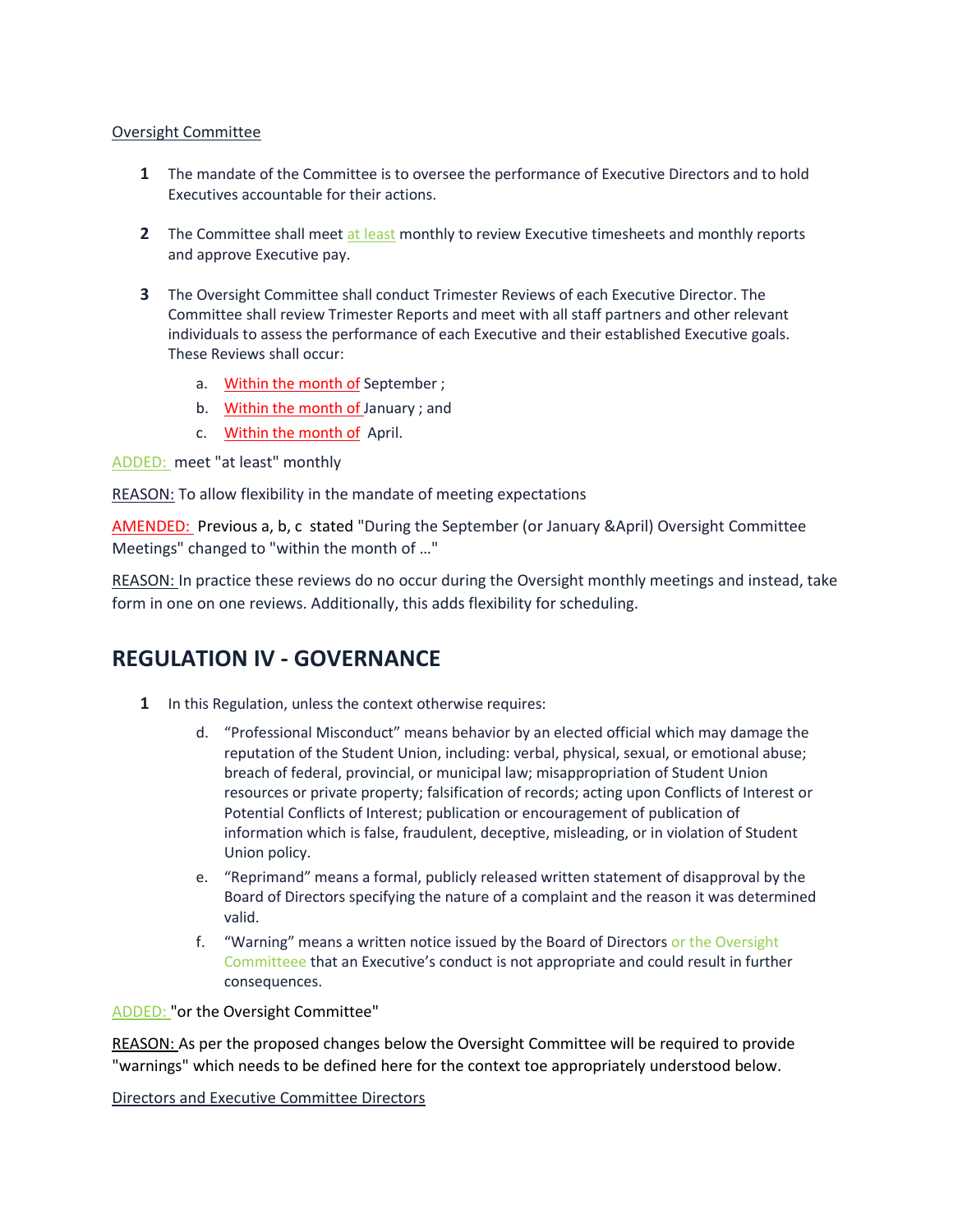- **2** The Student Union shall insure and indemnify every Director for liabilities arising from their service, provided that their actions are in accordance with the Society Act of British Columbia and the Bylaws and Regulations.
- **3** Certificates of insurance shall be made available to Directors upon request.
- **4** Pursuant to the Bylaws, Executive Committee Directors shall be bonded in the amount of twentyfive thousand dollars (\$25,000).
- **5** In the fulfillment of their responsibilities, Executive Committee Directors are expected to dedicate a minimum of fifty (50) hours every two weeks throughout the year to their duties as set out under the Bylaws and Regulations.
- **6** Of these fifty (50) hours, Executive Directors must be in the Student Union office at least three (3) days and fifteen (15) hours per week, and this must be during typical office hours. Of these fifteen (15) hours, Executive Committee Directors must schedule, post notice, and be available for appointments for at least five (5) hours per week on average.
- **7** Each Executive Committee Director must provide a monthly report on their activities of the previous month. These reports must include all significant information which may affect the Student Union's operations or membership.
- **8** The Oversight Committee may automatically withhold fifty dollars (\$50.00) per day with a maximum reduction of the value of one complete pay period where a monthly report is late or incomplete.
- **9** The Oversight Committee may withhold a hundred dollars (\$100.00) of pay per day with maximum reduction of the value of one complete pay period where a Trimester review report Is late and withhold all pay until the report is submitted.
- **10** Each Executive Committee Director must provide a Trimester Report to the Oversight Committee on the status of their Executive Goals:
	- a. For the Oversight Committee meeting in September;
	- b. During an Oversight Committee meeting in the Second Winter Term, prior to the campaigning period for general elections; and
	- c. During the final Oversight Committee meeting in April.

ADDED: Clauses eight (8) and nine (9) above

REASON: These will ensure that Executive Directors are held accountable in producing Bylaw required documents on time. Note that these regulations say the OS committee "may" withhold which ensures flexibility in cases of extenuating circumstance or where prior notice has been given that a document may be late.

Meetings of the Board of Directors

**11** The President shall serve notice of the date, time, and location of meetings of the Board of Directors to all Directors at least seven (7) days in advance of each meeting.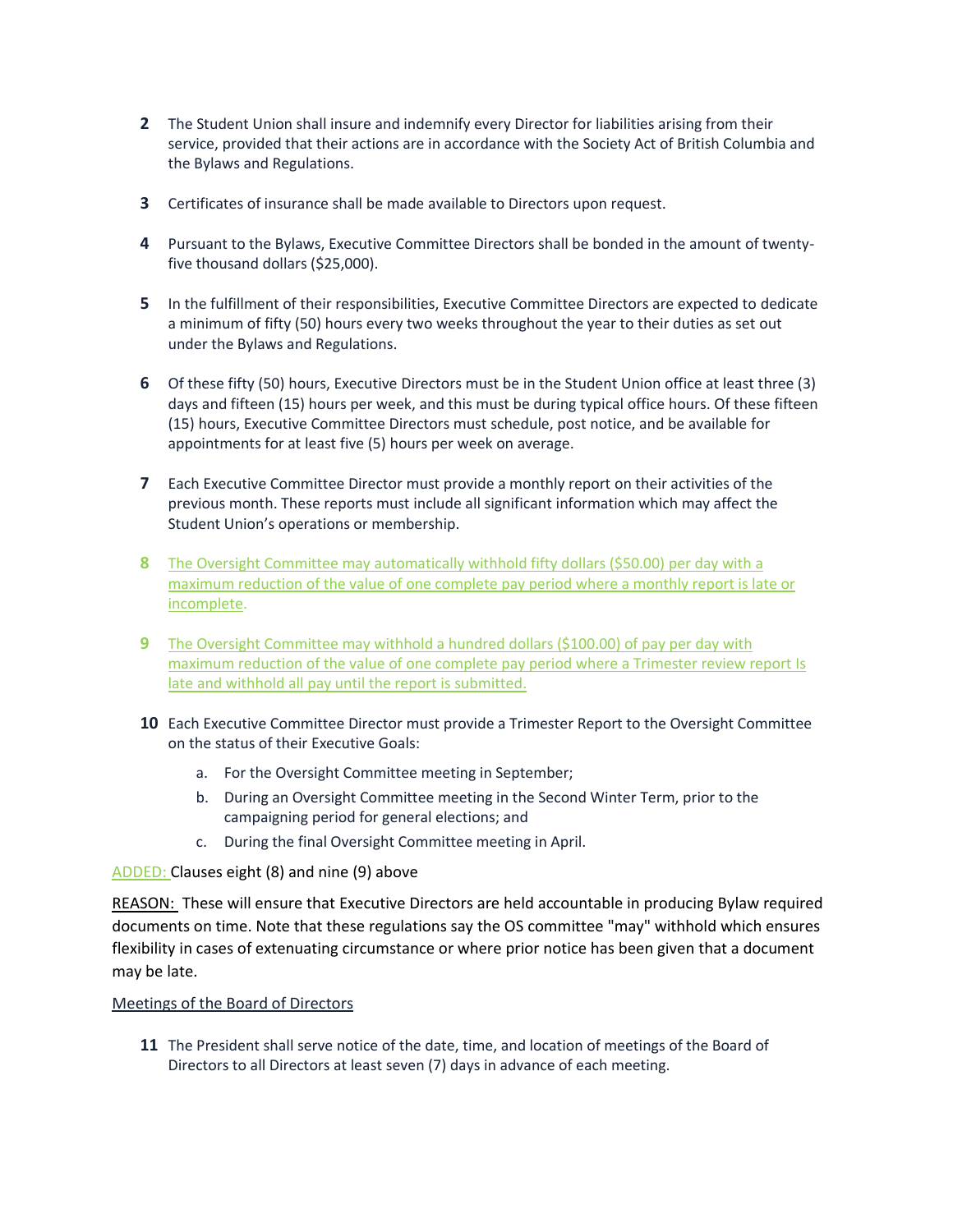- **12** The President shall prepare or cause to be prepared the agenda for each meeting of the Board of Directors in accordance with this Regulation.
- **13** Subject to approval by the Board of Directors at the beginning of each meeting, the President may:
	- a. determine the format of the Agenda; and
	- b. prioritize the business of meetings of the Board of Directors.
- **14** At least seventy-two (72) hours in advance of a meeting of the Board of Directors, the agenda shall be:
	- a. distributed electronically to every Director;
	- b. posted on the Student Union website; and
	- c. published in a prominent location on or about the Student Union office.
- **15** Any Director may require an item to be placed on the agenda for a meeting of the Board of Directors, provided that it is:
	- a. received by the President at least five (5) days in advance of the meeting, whether electronically or in writing;
	- b. endorsed by two other Directors; and
	- c. relevant to the business of the Student Union, as determined by the President.
- **16** If within thirty (30) minutes from the time appointed for a meeting of the Board of Directors, a quorum is not present at or above 50 percent of all members, the minutes shall reflect those in attendance and the meeting shall be adjourned.
- **17** Meetings of the Board of Directors shall not normally exceed three (3) hours in duration except if extended by Resolution.
- **18** Meetings of the Board of Directors shall adjourn at or before 10:00PM except if extended by Resolution.
- **19** Minutes of meetings of the Board of Directors shall be taken and approved at the next meeting of the Board of Directors.
- **20** Minutes of meetings of the Board of Directors shall reflect the general nature of the business to be discussed in camera, but not disclose the content of the discussion or any confidential or privileged information.
- **21** Confidential minutes shall be taken of meetings of the Board of Directors held in camera and be maintained by the Student Union in a confidential manner.

#### Director and Executive Honoraria

**22** Pursuant to Bylaw VII (73), every Director shall receive a base honorarium of \$155 per month. This shall be known as the base honorarium and shall be paid monthly. The base amounts of honorarium shall be automatically adjusted on May  $1<sup>*</sup>$  to match the Consumer Price Index as measured by Statistics Canada, using 2014 as the base year.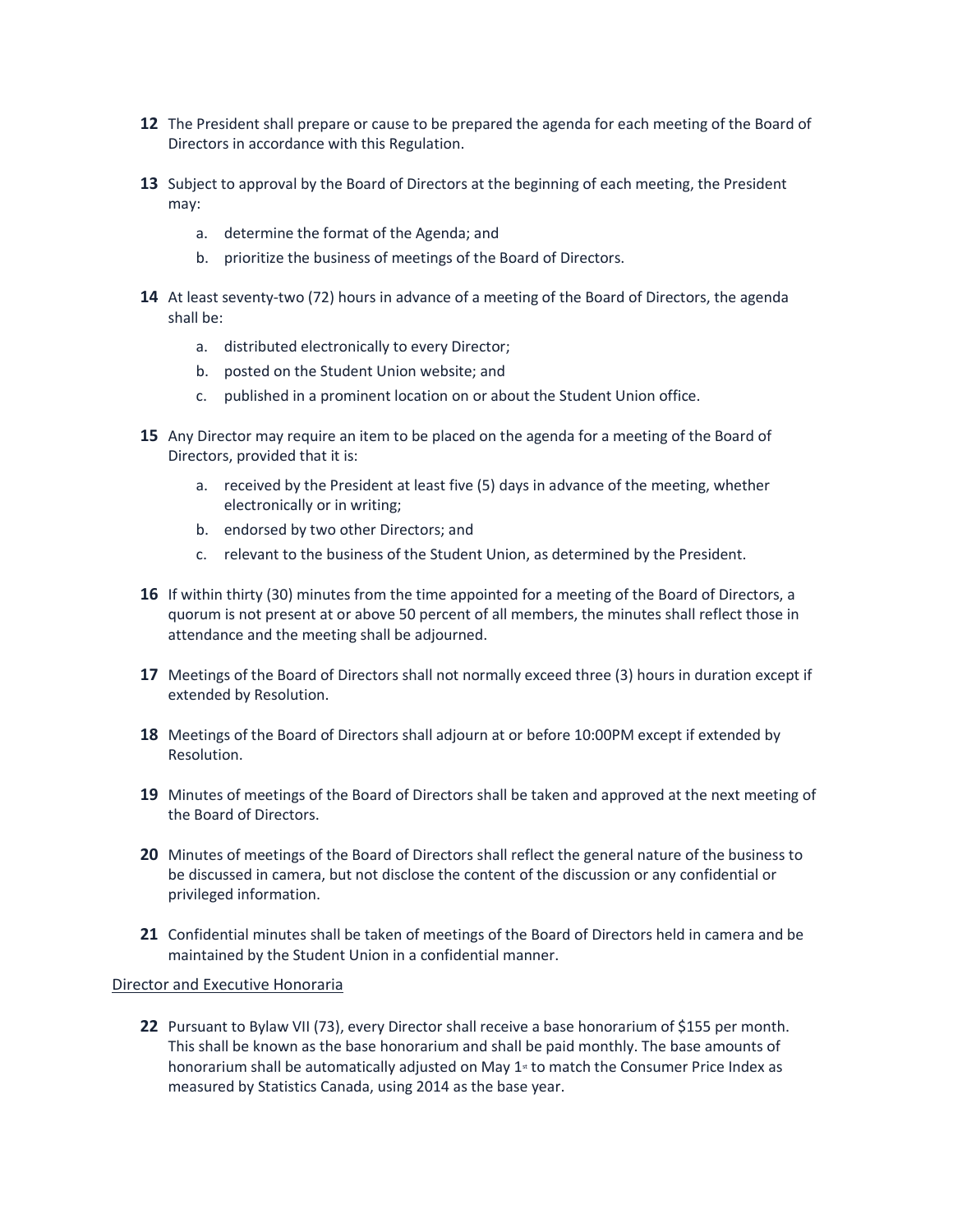- **23** Director base honoraria shall be determined as follows:
	- a. \$50 flat fee for attendance at the monthly board meetings; and
	- b. remainder based upon a report of participation and engagement in Students' Union general work and activities.
- **24** Director honoraria shall be approved by the executive committee.
- **25** Pursuant to Bylaw X (92), every Executive shall be paid an honorarium.
- **26** Each Executive Director shall receive a base honorarium in the amount of \$675 bi-weekly. The base amounts of honorarium shall be automatically adjusted on May  $1<sup>*</sup>$  to match the Consumer Price Index as measured by Statistics Canada, using 2014 as the base year.
- **27** Executive Directors shall submit timesheets indicating hours worked to the Oversight Committee. Timesheets shall be due and honoraria shall be paid in accordance with the payroll schedule for employees of the Student Union.
- **28** Directors shall submit timesheets indicating hours worked to the General Manager for approval from the Executive Committee. Timesheets shall be due and honoraria shall be paid in accordance with the payroll schedule for employees of the Student Union.
- **29** Executive Directors who work a surplus of hours in a given reporting period will not be compensated for those hours over and above the hours they are required to serve. Up to fifty (50) surplus hours served by Executive Directors may be banked and used in a reporting period in which the Executive Director is unable to perform their duties. No more than 50 surplus hours may be banked and used in a semester, and unused hours will not be carried over or paid out. Time off requested in excess of two (2) consecutive business days under this provision must be approved by the Oversight Committee.
- **30** Subject to the requirements of Bylaw VII (73), the base amounts of honoraria may be amended by the Board of Directors by Resolution.
- **31** Subject to the requirements of Bylaw X (92), the base amounts of the Executive Director honoraria may be amended by the Board of Directors by Resolution provided that the new amount:
	- a. reflects the responsibilities and time commitments of Executive Directors; and
	- b. reasonably ensures that Members are able to serve as Executive Directors without enduring financial hardship.
- **32** These two honoraria amounts are mutually exclusive. Individuals may collect either a Director or Executive honoraria, not both.

#### Executive Accountability/Disciplinary Process

- **33** The Oversight Committee may recommend to the Board of Directors that an Executive Director be placed on leave, with or without pay, pending the results of an investigation by the Committee on the grounds of any of the following:
	- a. Ceasing to fulfill eligibility requirements outlined in Student Union policy;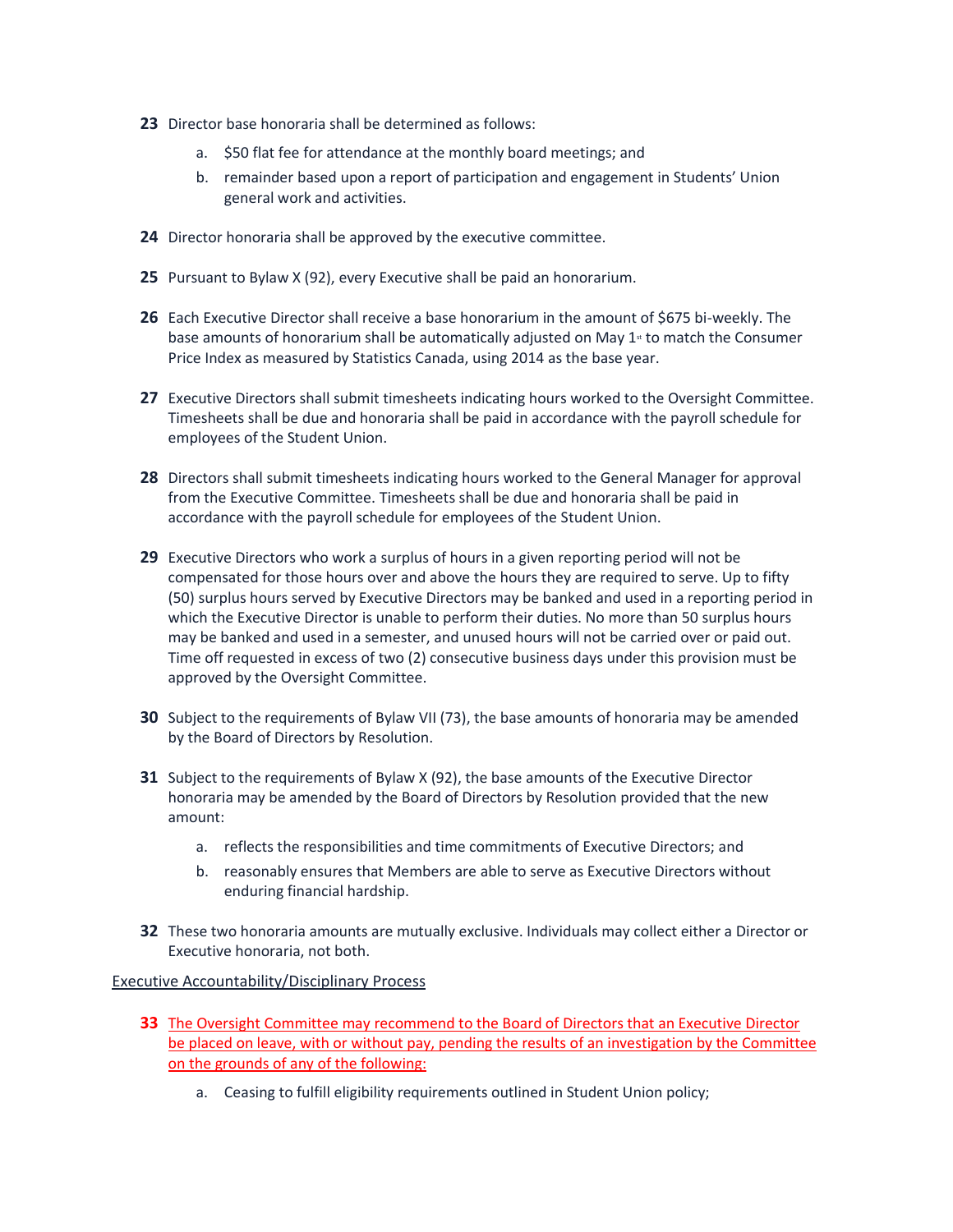- b. gross misconduct such as but not limited to mismanaging or misusing SUO funds;
- c. Failing to adhere to the Code of Conduct or any other portion of Student Union Policy;
- d. Engaging in professional misconduct when acting or perceived to be acting as representatives of the Student Union;
- e. When a compliant by any member of the SUO is brought forward the Committee;
- f. Failing to disclose a Conflict of Interest;
- g. Failing to respect confidentiality including but not limited to in-camera discussions, human resource issues;
- h. Inappropriately using one's position for personal gain; or
- i. Engaging in willful deceit such as but not limited to knowingly making misleading or false statements to the Board and/or Oversight Committee.
- **34** The Oversight Committee must notify the President and General Manager of an intent to investigate in cases where an Executive is alleged to or has committed any offences stated in this regulation. The Committee must demonstrate good cause to consider the offence valid and warrant additional investigation or review. If the Committee cannot demonstrate good cause within five (5) business days from notifying the President and General Manager an investigation will cease to occur unless otherwise voted on by two-thirds (2/3) special resolution of the Board of Directors.
- **35** The Oversight Committee may investigate a compliant against an Executive Director if notice is given to the President and General Manager and good cause to consider the compliant valid has been given.
- **36** In the case that the President cannot review an Oversight Committee request to investigate due to an inherent conflict of interest, the General Manager may act alone in reviewing the validity of the request.
- **37** A complaint may be brought to the Oversight Committee by any of the following:
	- a. Any Active Member;
	- b. Any corporate body or association that the Student Union is a member of; or
	- c. Any member of the SUO staff.
- **38** A complaint may be established as frivolous or vexatious at the discretion of the Oversight Committee. Such complaints shall not be made, and repeated violations may lead to disciplinary action.
- **39** The Oversight Committee shall give at least two (2) written warnings to an Executive Director prior to enacting any disciplinary measures clause thirty-three (33) notwithstanding. If after these warnings the situation is unresolved, the Committee may automatically withhold pay if notice is provided to the Board of Directors.
- **40** The Oversight Committee must obtain a signature or confirmation of receipt from an Executive Director acknowledging the written warning.
- **41** The Oversight Committee may automatically withhold pay granted that clause thirty-nine (39) of this regulation has been satisfied if an Executive has committed any of the following offenses: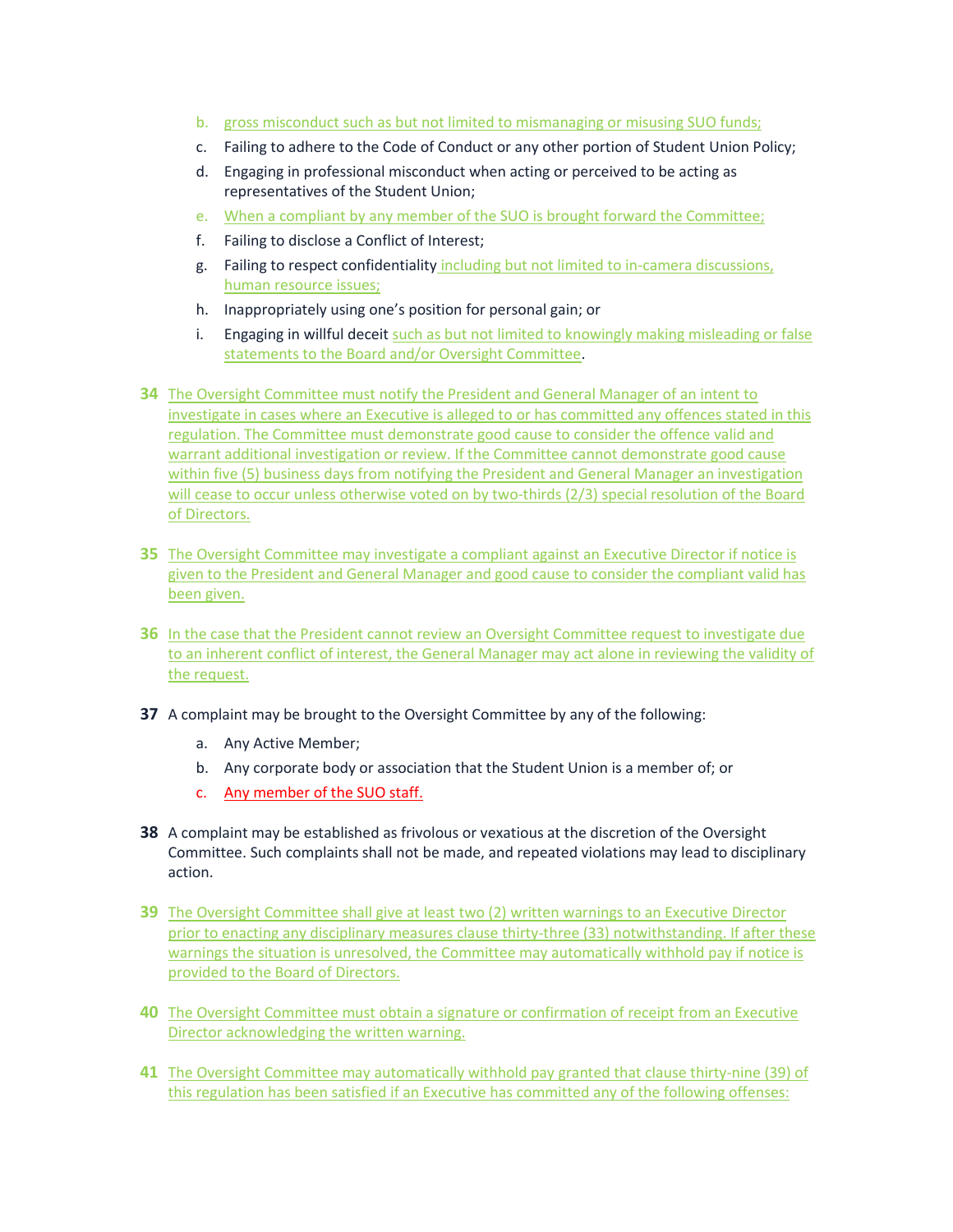- a. Failed to adequately fill in their timesheets in a respectfully timely manner;
- b. Either late submission or failure to submit documents as requested by the Oversight Committee;
- c. Failure to attend a mandatory meeting with the Oversight Committee;
- d. Failure to adequately fulfill one's duties and responsibilities as outlined in Student Union policy and bylaws, including working required hours as outlined under Sections 5 and 6 of this Regulation;
- e. Failure to act on an approved Board directive within a timely and reasonable manner;
- f. And engaging in professional misconduct.

AMENDED: Clause thirty-three (33) previously stated that "The Oversight Committee may recommend disciplinary measures of Executive Directors to the Board of Directors on the following grounds". It's additional sub section (b) was removed and placed in clause forty-one (41) sub section (d).

Also amended above is thirty-seven (37) sub section (c).

REASON: Clause thirty-three use to standalone and allow the Oversight committee general agency to provide recommendations when the listed infractions occurred. However, in the proposed revisions to this policy there is a procedure of investigations for the major offences listed below it. This clause now functions to allow the Committee the agency to recommend an Executive Director be placed on leave while a review of alleged offences occur.

Clause thirty-seven previously listed "Any of member of the University" has a person eligible to file a complaint about an Executive to the Oversight Committee. In practice this would not occur as the administration would bring forward complaints or concerns to the General Manager. As such, the amendment proposes "any staff members".

#### ADDED:

- Clause thirty-three has been amended to add different examples of grounds for investigations.
- Clause thirty-four, thirty-five and thirty-six (34, 35 & 36) are new proposed clauses.
- Clause thirty-nine, forty and forty-one (39, 40 & 41) are new proposed clauses.

#### REASON:

- These are examples of more major offences that the Oversight Committee be proposed as situations where an investigation should occur.
- These regulations are common for Student Unions with compliant and offence policies and procedures. It would ensure there are checks and balances and unfounded complaints or alleged offences would need "good cause" for an investigation. It also covers cases where a conflict interest may arise, and the President cannot review the request.
- In following procedural fairness and procedures within our own Union practices, these regulations cover warnings for examples of "mirror offences". It allows the OS Committee if necessary after at-least two (2) warnings to withhold pay from an Executive Director who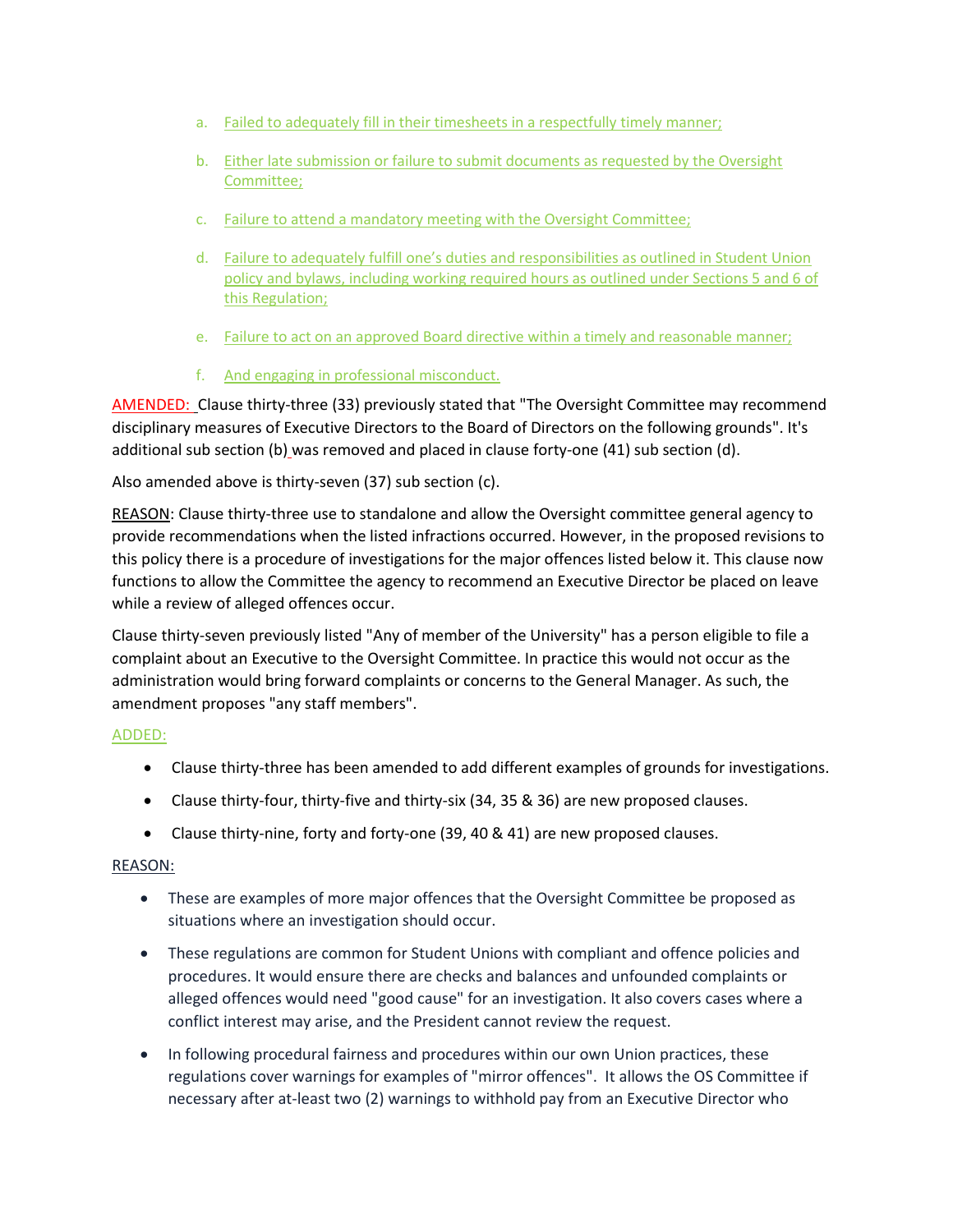commits one or more of these offences continuously. Note, clause thirty-nine does not apply to clause thirty-three of these proposed regulations.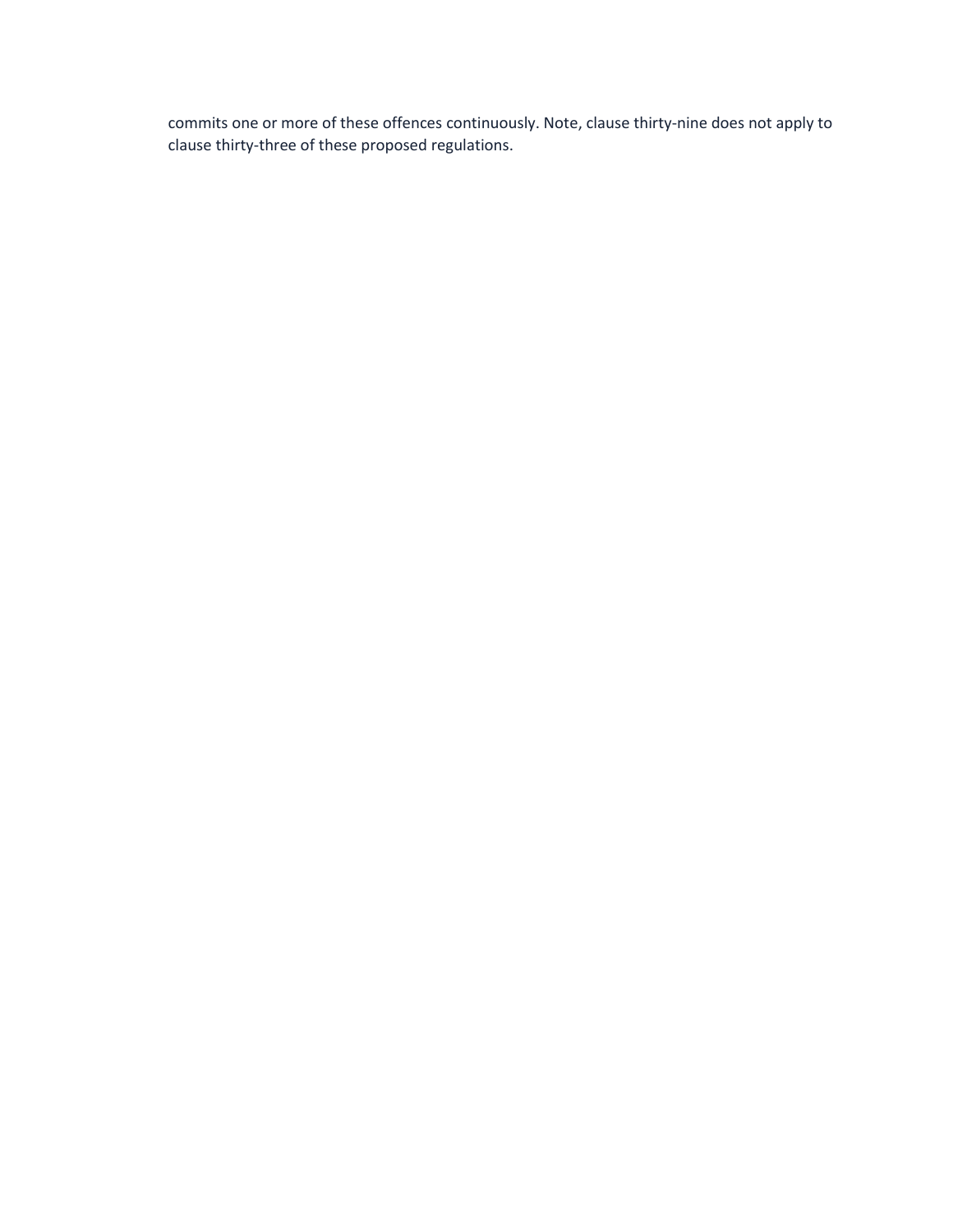- **42** The Oversight Committee may recommend that the Board of Directors approve any of the following sanctions on Executive Directors who have engaged in behaviors outlined in section thirty-one (31) or forty (40) of this Regulation:
	- a. Issuance of a Reprimand;
	- b. Temporary or permanent revocation of powers and privileges; or
	- c. A move for impeachment.
- **43** Executive Directors have the right to appeal any disciplinary actions or recommendations made by the Oversight Committee and/or the Board of Directors. Notice to appeal must be submitted in writing within twenty-one (21) days of the decision to the following parties:
	- a. Appeals on decisions made by the Oversight Committee will be reviewed by the Board of Directors;
	- b. And appeals on decisions made by the Board of Directors will be reviewed by the Oversight Committee.
- **44** The Oversight Committee shall be responsible for judging the performance of Executive Directors. The Oversight Committee is required to solicit evidence to facilitate fair judgement, including consideration of:
	- a. Timesheets and Executive reports;
	- b. Review of any complaints filed; and
	- c. When deemed necessary, input from any executives, directors, or staff members.
- **45** Executive Directors are required to be in office and may not take leaves of absence during the following black-out periods:
	- a. May; and
	- b. The last two weeks of August and the month of September.
- **46** In addition to regulation 45, the Vice President Finance and Administration is required to be in the office and may not take a leave of absence during the months of June and July.
- **47** Notwithstanding regulation 45 & 46, Executive Directors may request, and the Oversight Committee consider, leaves of absence during black-out periods due to extenuating circumstances.

AMENDED: Clause forty-two, forty-six and forty-seven (42, 46 & 47)

REASON: These reference regulations that have been renumbered and added. Clause forty-two use to only reference thirty-three (33) as we have proposed an additional clause, it was added. Whereas fortysix and seven (46 & 47) reference regulations that have new numbers.

ADDED: Clause forty-three

REASON: An appeals process must be apart of the regulations in order to follow procedural fairness.

Correspondence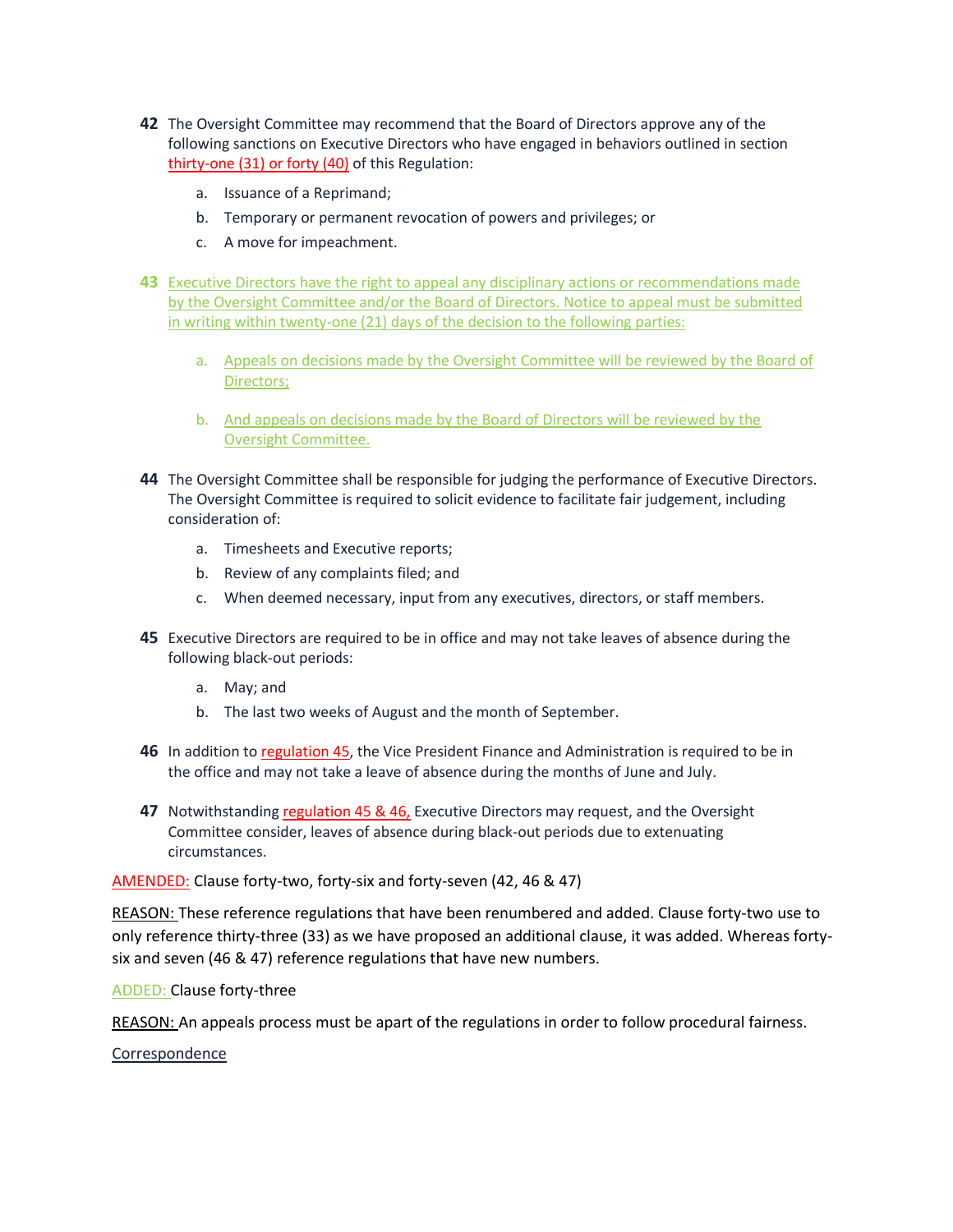- **48** Correspondence to and from the Board of Directors and Executive Committee shall normally be received and sent by the President on behalf of the Executive Committee.
- **49** Outgoing correspondence shall normally be prepared by the Executive Committee Director most responsible for the matter.
- **50** Media releases shall be prepared by or under the supervision of the Vice President External and approved by the Executive Committee.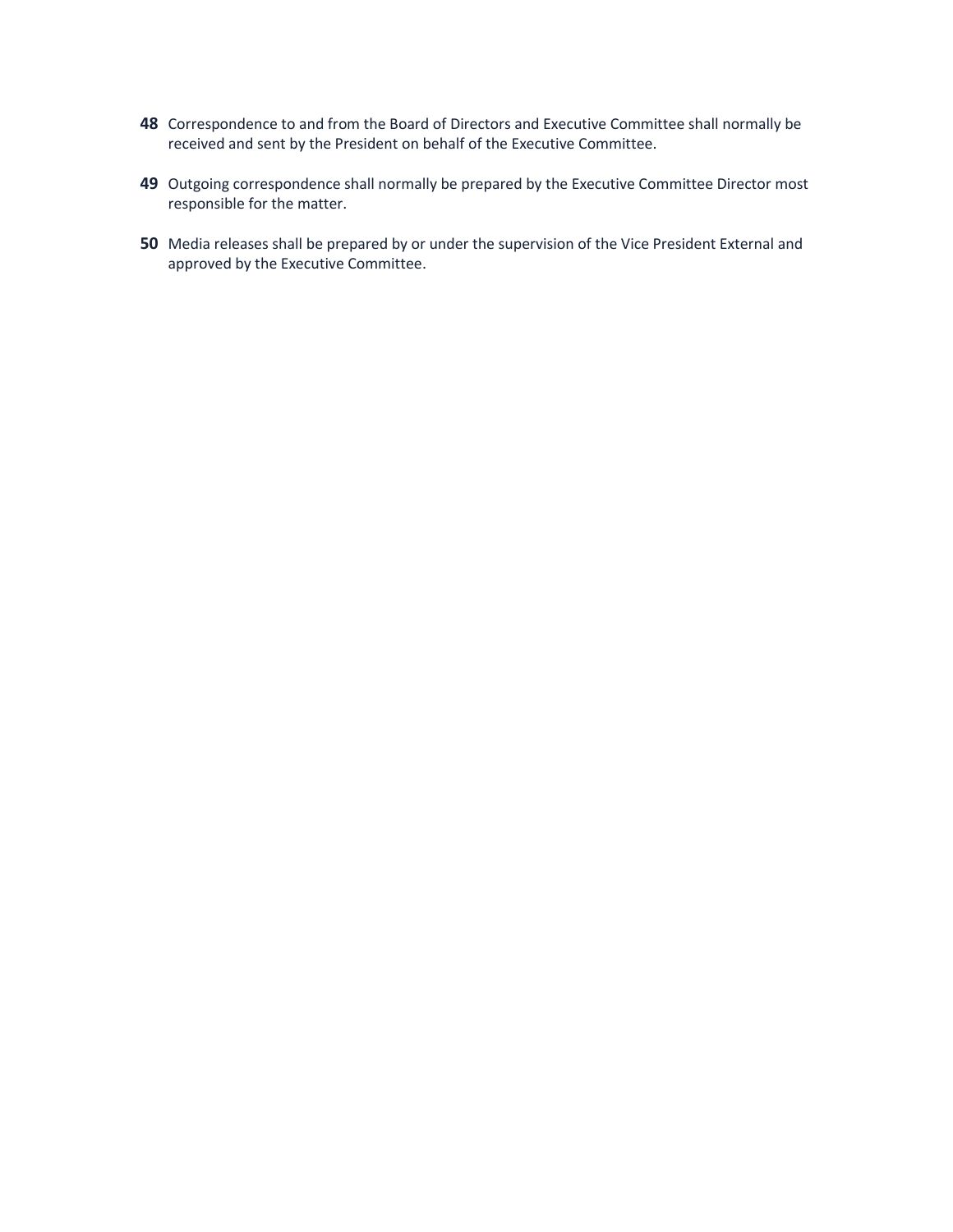#### **Contracts**

- **51** The Executive Committee may, from time to time, enter into contracts in the name of the Student Union, provided that the amount has been budgeted for and the contract does not exceed twenty-five thousand dollars (\$25,000) in value.
- **52** The Board of Directors may approve by Resolution and on the advice of the Executive Committee any contract equal to or greater than twenty-five thousand dollars (\$25,000) in value.
- **53** Notwithstanding anything to the contrary, the General Manager may negotiate and enter into employment contracts on behalf of the Student Union, in consultation with the Executive Committee, from time to time.
- **54** Duly approved contracts shall be executed by two Signing Officers.

#### Human Resources

- **55** Pursuant to Bylaw X (87) (h), the Executive Committee shall oversee the General Manager.
- **56** The President, in consultation with the Executive Committee, shall oversee the human resources of the Student Union through the General Manager.
- **57** Every Director and Member shall direct any opinion or concern regarding:
	- a. an employee or the human resources of the Student Union to any member of the Executive Committee or the General Manager; or
	- b. the General Manager to the Executive Committee.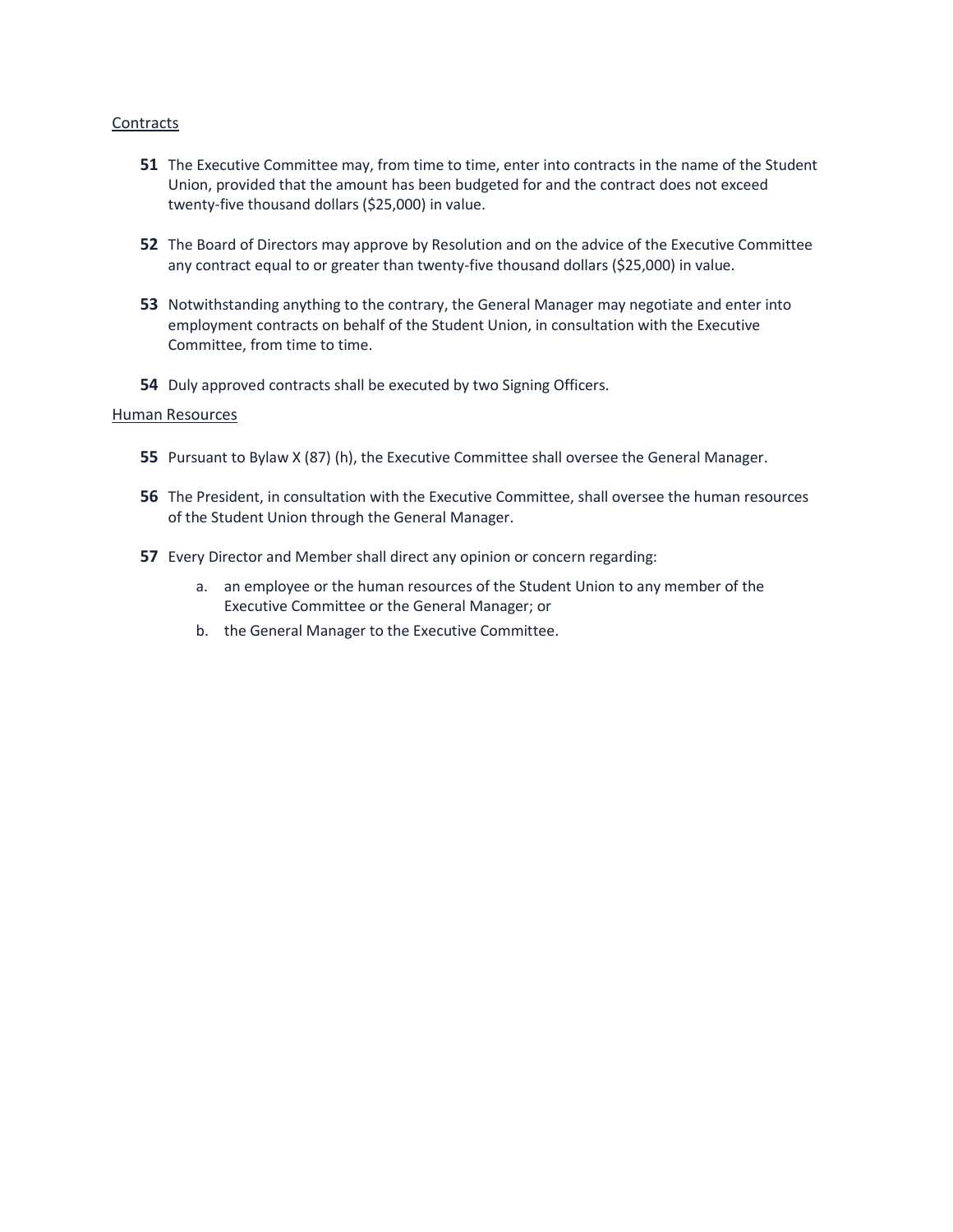# Executive Director Work Summary Ali Poostizadeh – President

Report Period: October 2020/21 UBC Students' Union Okanagan, Local 12 British Columbia Federation of Students

In accordance with Bylaw X, Executive Directors are required to submit a monthly written report to the Board of Directors, summarizing their activities for that month. This report is designed to provide the Board of Directors with a monthly summary of the activities of each Executive Director.

For the purpose of this report the following shall not be included as eligible work:

- attendance at Board meetings; and,
- production of this work summary;

#### Week 1

- § Attended and participated in Campaign Committee Meeting
- § Reached out to BC Transit to negotiate transit advertising prizes for the SUO
- Meeting with Ross Langford, Partner at Farris LLP and Chair of Alumni Advisory Committee
- § Meeting with Dale Mullings, UBC AVP Students

#### Week 2

§ Meeting with Nancy McKenzie, Chair of the Board of Governors, and Taylor Dotto, SUO Vice President External

- § Meeting with Dale Mullings, UBC AVP Students
- Meeting regarding search committee for hiring of UBC Associate Vice Provost, Teaching and Learning
- Meeting with the SUO Executive meeting and Santa Ono, UBC President, and Julie Wagemakers, Executive Assistant to the President

#### Week 3

- § SUO surplus investment meeting with Finance Committee and Valley First Investments
- § Meeting with Lesley Cormack, UBC Deputy Vice-Chancellor
- § Hosted SUO Executive meeting

<sup>•</sup> 2020 Budget Consultation with the University of British Columbia. Attended with Taylor Dotto, VP-External

§ Co-hosted Kelowna Candidates BC Provincial Election Forum with Taylor Dotto

#### Week 4

• Meeting with Provost, Ananya Reed, several Deans, and high-level donor regarding Career Apprenticeship Program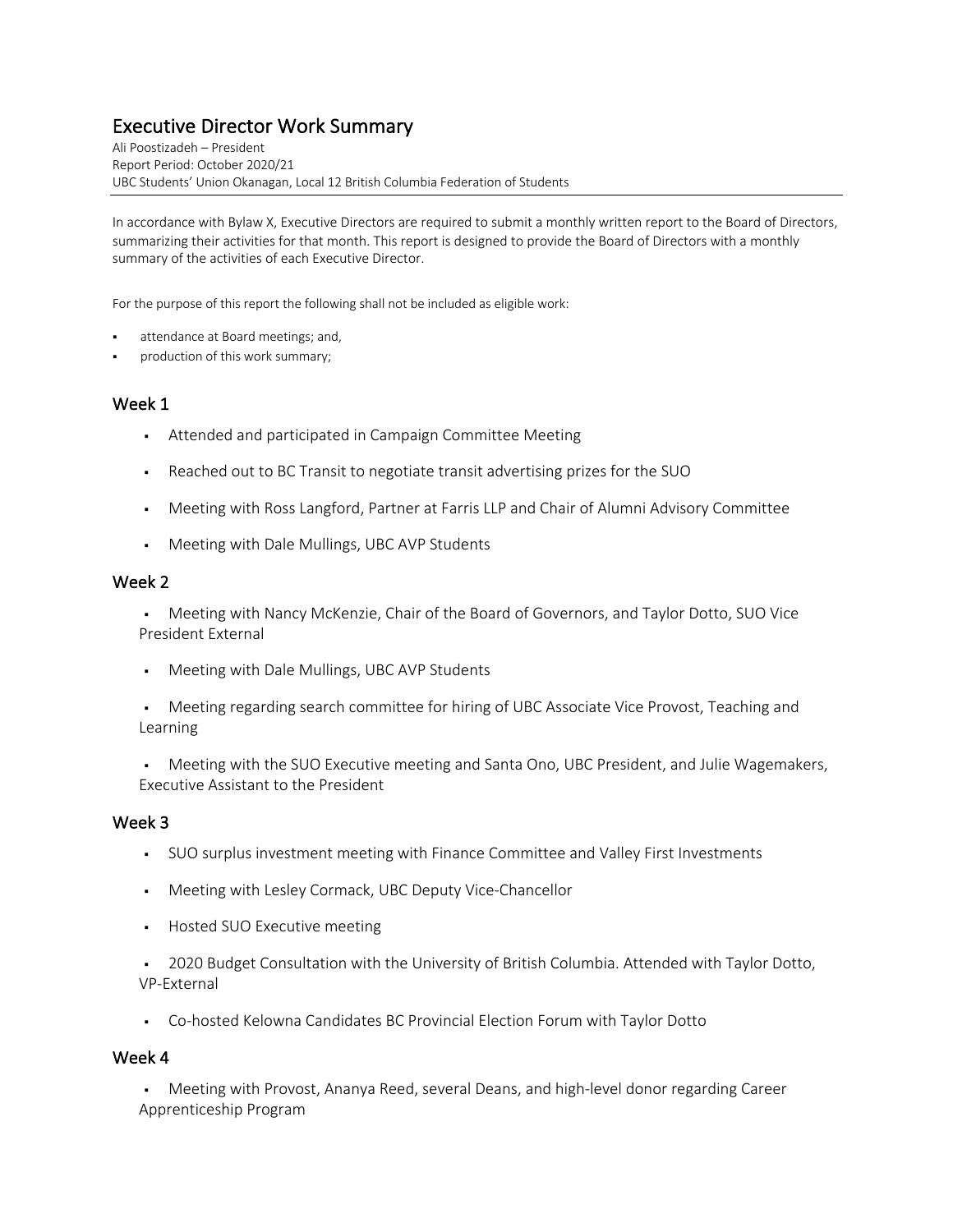• Meeting with Lori Stevenson, SUO General Manager, and Tashia Kootenayoo regarding bylaw changes

- § Meeting with Dale Mullings, UBC AVP Students
- § Meeting with Joel Thiessen, UBC Studios regarding video project

§ Meeting with Lori Stevenson, Joe Haugen, Campus Life Coordinator and Ahmed Fayed, SUO Vice President Campus Life to discuss social media strategy for the Union

§ Consultation on potential new World Literature program at UBCO, attended with SUO Executive. Hosted by Dale Mullings

§ Second bylaw change meeting with Lori Stevenson and Tashia Kootenayoo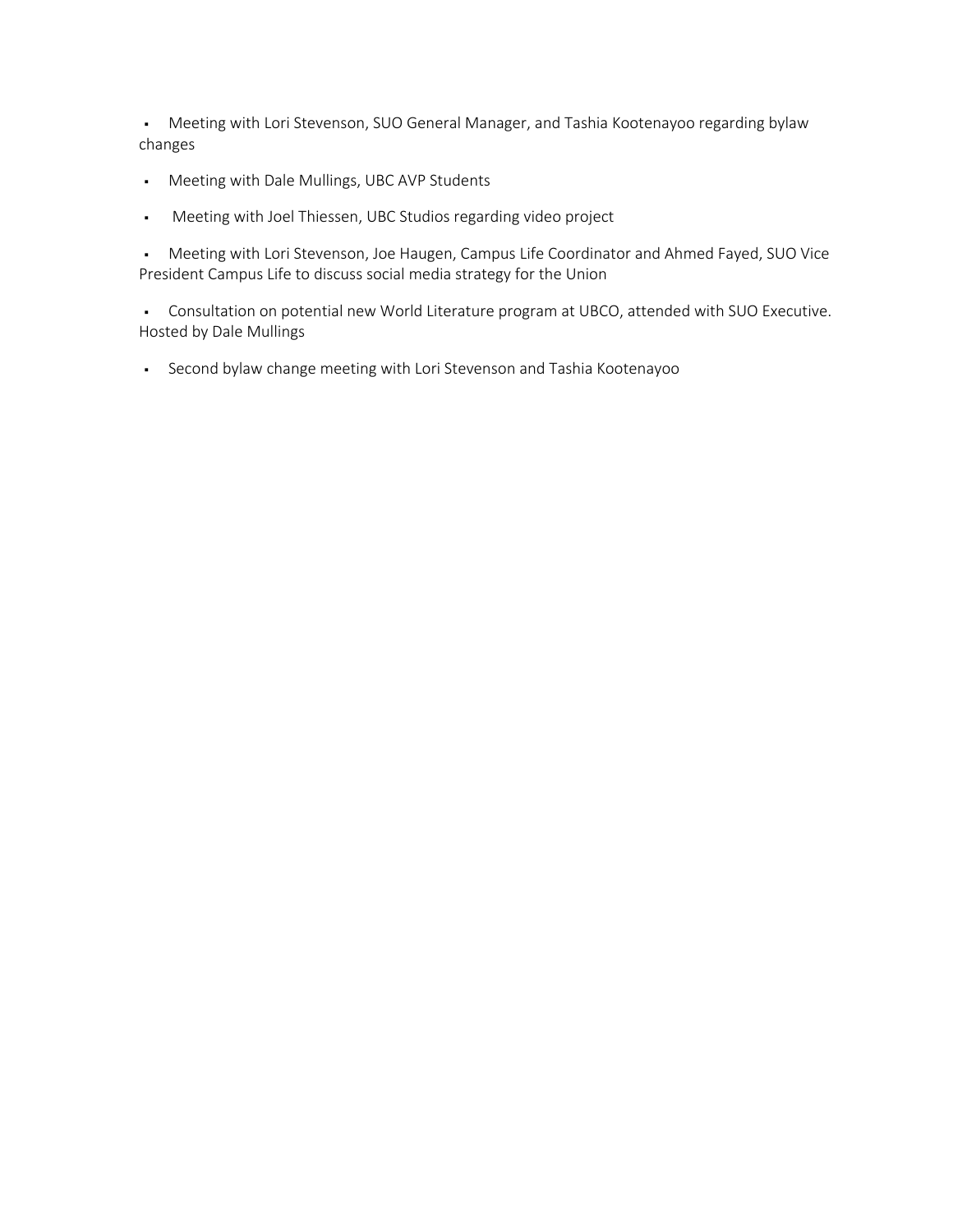Ahmed Fayed – Vice President Campus Life Report Period: October 2020/21 UBC Students' Union Okanagan, Local 12 British Columbia Federation of Students

In accordance with Bylaw X, Executive Directors are required to submit a monthly written report to the Board of Directors, summarizing their activities for that month. This report is designed to provide the Board of Directors with a monthly summary of the activities of each Executive Director.

For the purpose of this report the following shall not be included as eligible work:

- attendance at Board meetings; and,
- production of this work summary;

#### Week 1

- Campus Life Committee Meeting
- Meeting with Joe Haugen and emailing all my relevant partners
- Regional Speakers Event Prep / Meetings with other universities.
- Emails
- Meetings with UBCO eSports
- Attending Campaign Committee Meetings
- **Social Media Work: Updating Access to me & Joe.**
- Meetings with RBC

#### Week 2

- More work & meetings with other universities for regional speaker event.
- Meeting with AVPS, Liz, Sherry, etc. For AVPS Listening Session x SUO
- Emails
- Meeting with Joe

- Meetings with Joe & Meeting setups with other providers.
- Emails
- **·** Finalizing Speakers & Marketing ideas for regional speaker event
- SUO x eSports Among us Event with over 100 students!
- Meeting with Joe & Lori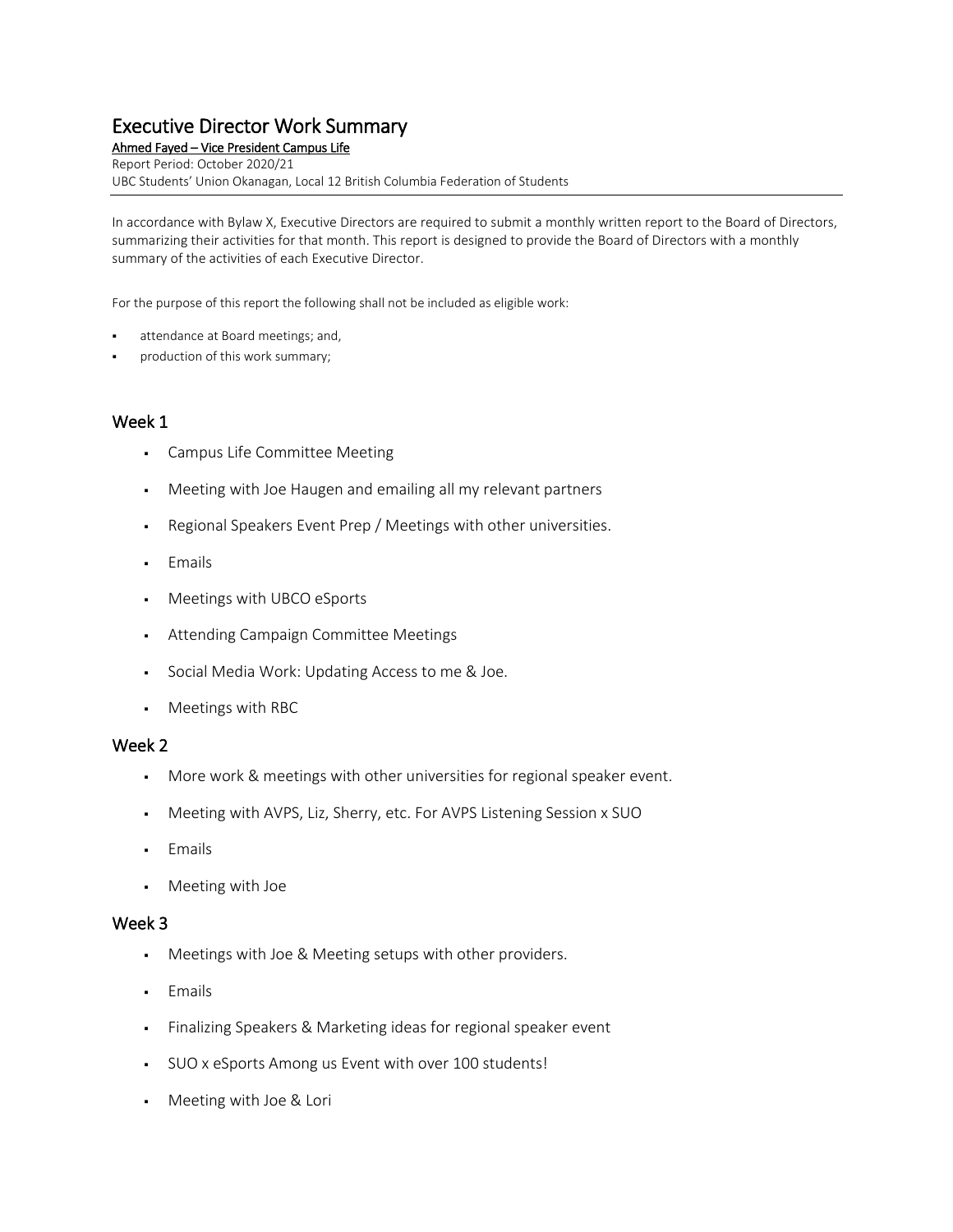- Meeting with Western Regional Speakers
- Emails
- Meeting with Lori & Joe
- Campus Life Committee Meeting preparation.
- RBC Meeting Event
- Social Media Strategy Meeting
- Tuition Consult Meeting
- Policy Committee Meeting
- Meeting with SVPRO
- Additional Planning with AVPS Dale for platform for student communications.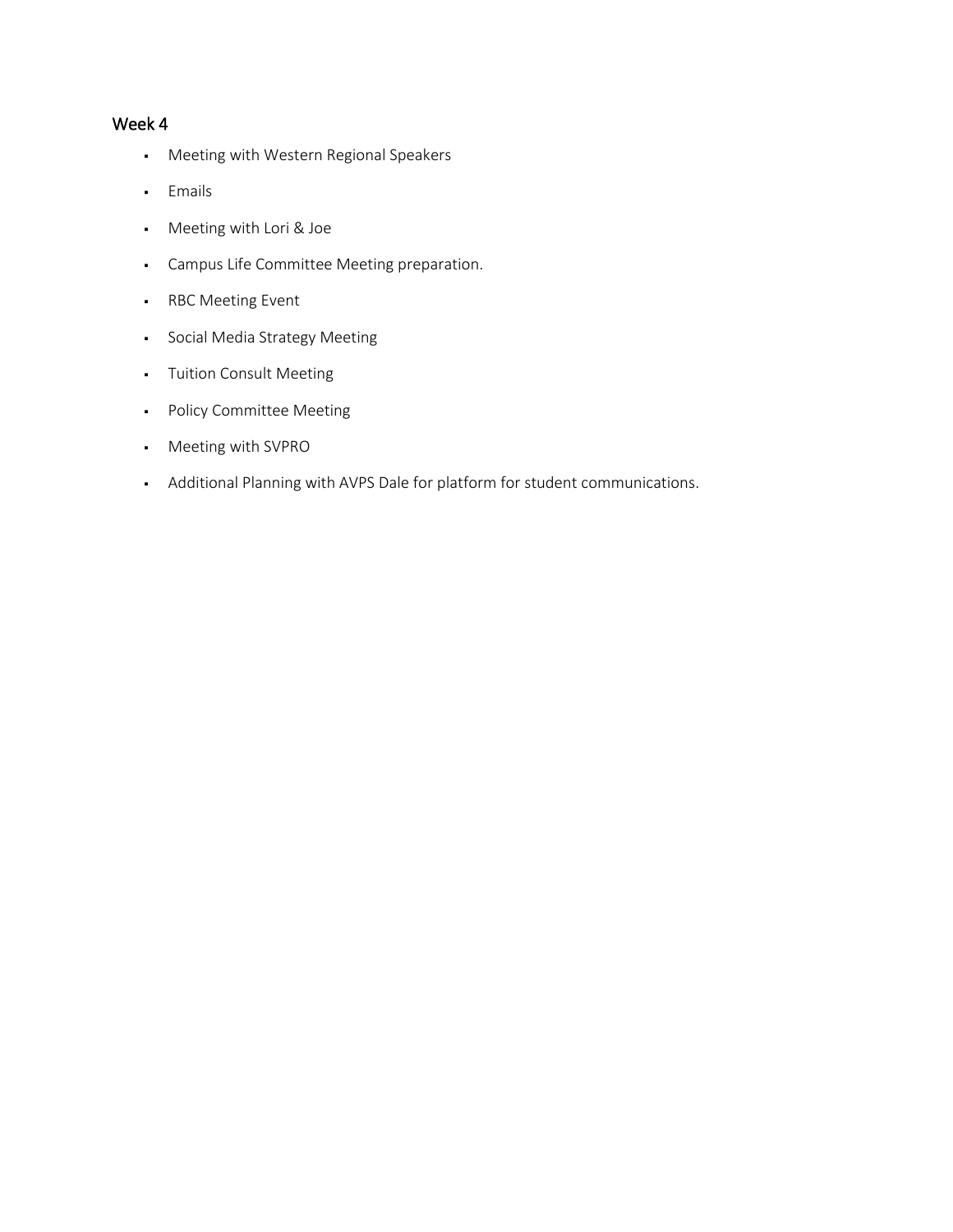Taylor Dotto – Vice President External Report Period: October 2020/21 UBC Students' Union Okanagan, Local 12 British Columbia Federation of Students

In accordance with Bylaw X, Executive Directors are required to submit a monthly written report to the Board of Directors, summarizing their activities for that month. This report is designed to provide the Board of Directors with a monthly summary of the activities of each Executive Director.

For the purpose of this report the following shall not be included as eligible work:

- attendance at Board meetings; and,
- production of this work summary;

#### Week 1

- Semester Review with the Oversight Committee
- Open Education Working Group meeting
- Campaign Committee Meeting
- Weekly check in with Advocacy and Governance Coordinator
- New Dining Hall Committee meeting
- UBC Vancouver Climate Hub meeting
- Executive Committee meeting

#### Week 2

- Weekly check in with Advocacy and Governance Coordinator
- Meeting with the Board of Governors Chair, Nancy McKenzie, and Ali Poostizadeh
- Meeting with the SUO Executive team and Santa Ono
- Check in with Tanysha, Chair Person of the BCFS, for the Take it Over Campaign
- Meeting with the Advocacy and Governance Coordinator, the Project Manager, and Ali Poostizadeh to prepare for the Kelowna Area Candidate Forum
- Several meetings with the Advocacy and Governance Coordinator to prepare for the forum including practice runs, creating the questions, and deciding on the structure of the forum

#### Week 3

▪ Weekly check in with Advocacy and Governance Coordinator

▪ Moderated the Kelowna Area Candidate Forum with MLA Candidates from all three Kelowna ridings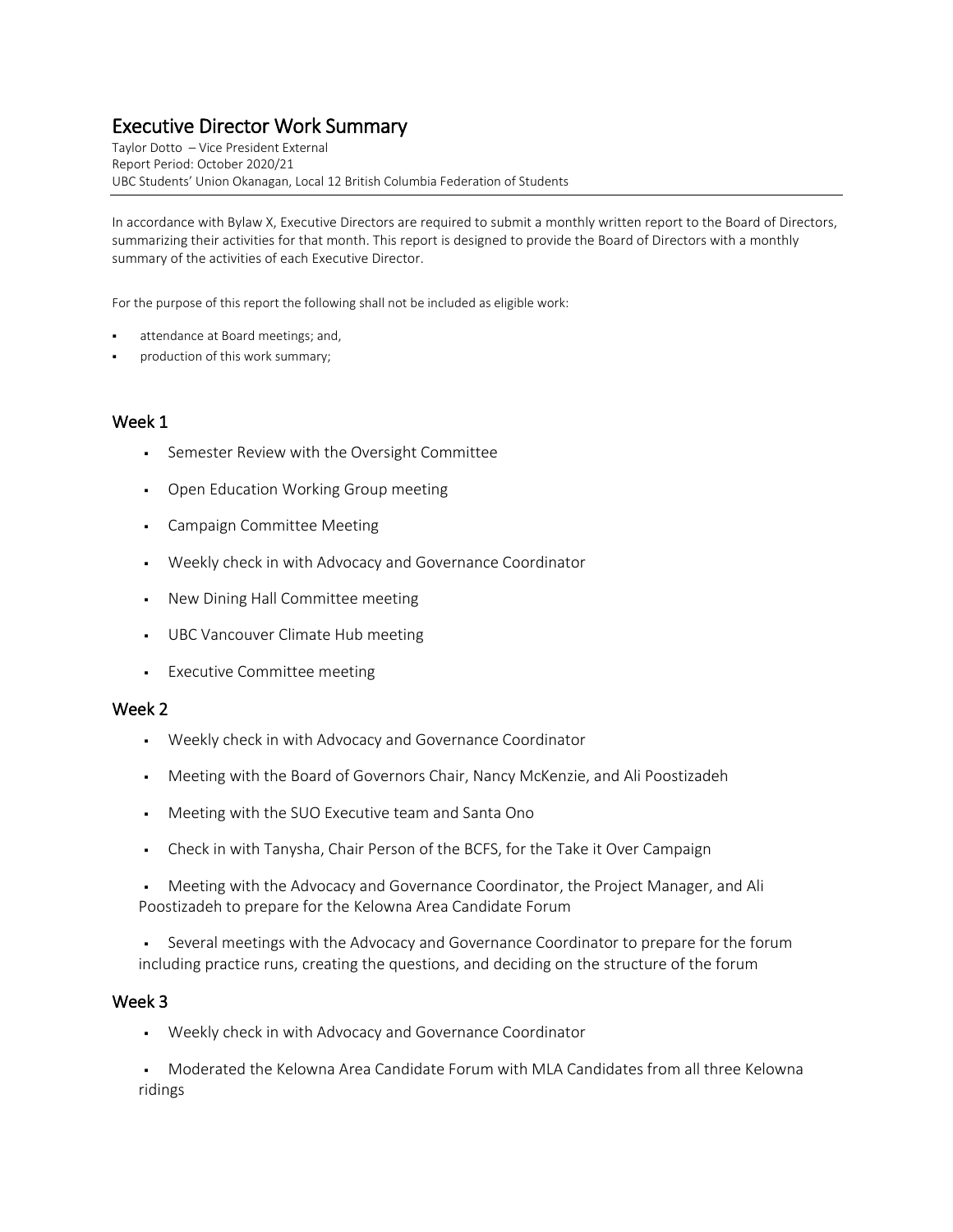- **•** Executive Committee Meeting
- Attended the Budget 101 Presentation with the AMS and GSS

- Weekly check in with Advocacy and Governance Coordinator
- Preparation for the campaign committee by researching international students week
- Contacted Nalgene and Swell to request samples and discuss bulk purchasing for the water bottle share program
- Contacted all MLAs that attended the Kelowna Area Candidate Forum with gratitude for their attendance as well as congratulants for the successful candidates
- Received office addresses for MLA candidates and created plan for delivering small thank you gift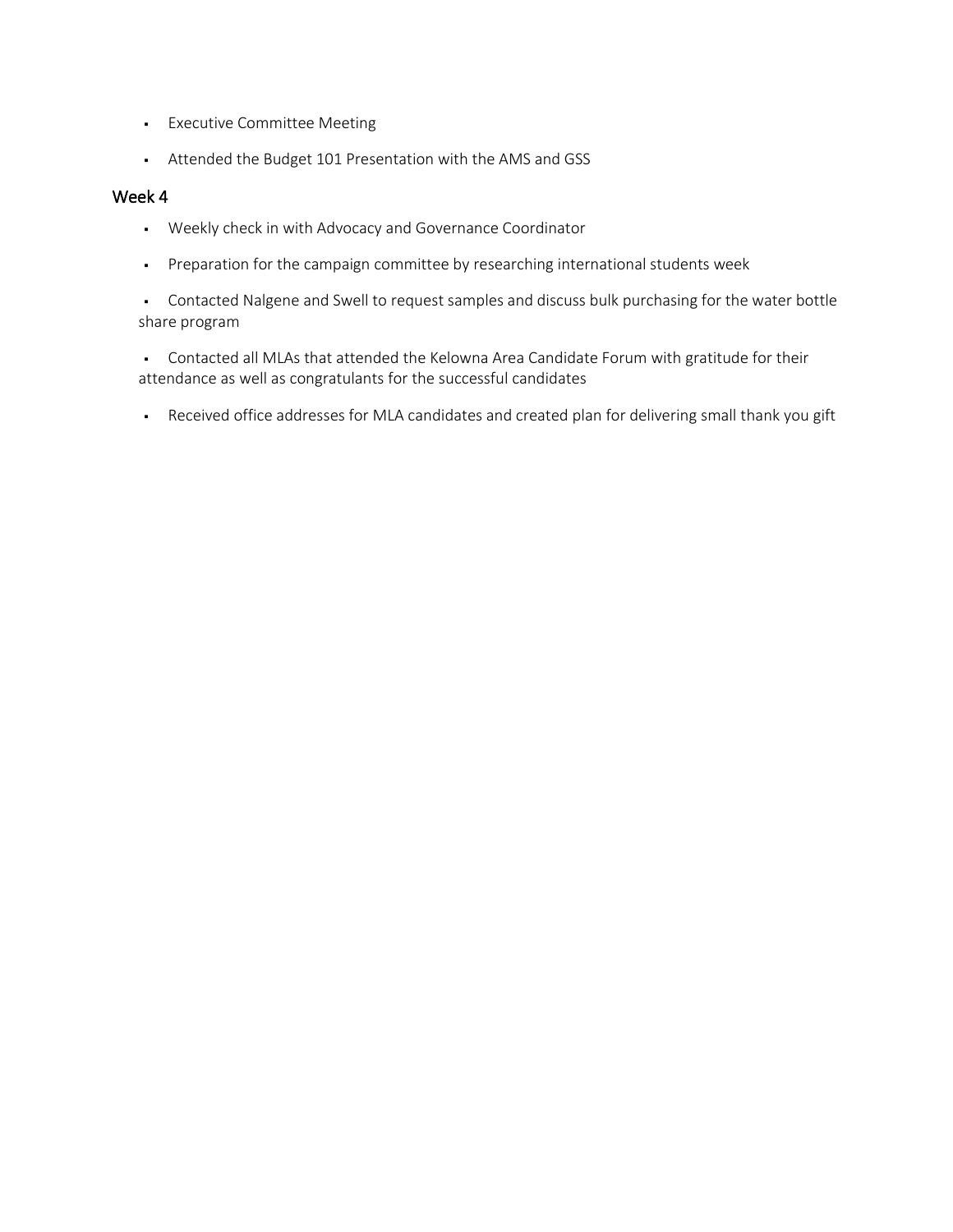Abid Wahab - VP Finance & Administration Report period; October 2020/21 UBC Students' Union Okanagan, Local 12 British Columbia Federation of Students

In accordance with Bylaw X, Executive Directors are required to submit a monthly written report to the Board of Directors, summarizing their activities for that month. This report is designed to provide the Board of Directors with a monthly summary of the activities of each Executive Director.

For the purpose of this report the following shall not be included as eligible work:

- attendance at Board meetings; and,
- production of this work summary;

#### **Week 1**

- Meeting with Lori; weekly touch base
- Meeting with Leanne; weekly touch base, discussions about SA funding
- Discussions with Joe regarding RBC financial literacy workshops
- Helping market and promote the RBC workshops to UBCO Management Faculty
- Updating Club Funding reports; emailing responses and general communication with various Student Associations
- Meetings with several Student Association leaders; questions and answers regarding funding
- Co-hosted the first RBC financial literacy workshop
- Signed cheque requisitions for expenses, signed receipts, and signed telephone bills

#### **Week 2**

- Meeting with Leanne; brief discussions regarding club funding
- Chaired the finance committee meeting
- Compiling all Student Association funding applications and preparing for the SA funding meeting
- Briefing SA Funding Student-at-Large on SUO's policies, regulations, and finances
- Chaired the SA funding committee meeting; discussions for each SA funding request and approved SA funding for SAs up to \$2,000
- Wrote the SA Funding Report 2020-21; a report illustrating the criteria and procedures undertaken for approving funding and included the recommendations for the board for clubs requesting above \$2,000
- Meetings with SA's that requested over \$1,000
- Email communications and discussions with various Student Associations
- Signed cheque requisitions for expenses, signed receipts, and signed telephone bills

- Introductory meeting with UBC President Santa Ono
- Meeting with Valley First; discussions regarding the investment strategies for SUO's long-term reserves
- Discussions with Lori; investment strategies and student associations
- Co-hosted the second RBC financial literacy workshop
- Communicated and sent emails to all clubs with their funding amounts for 2020WT1
- Discussions with various Student Associations regarding club funding and other financials
- Attended the SUO executive committee meeting
- Signed cheque requisitions for expenses, signed receipts, and signed telephone bills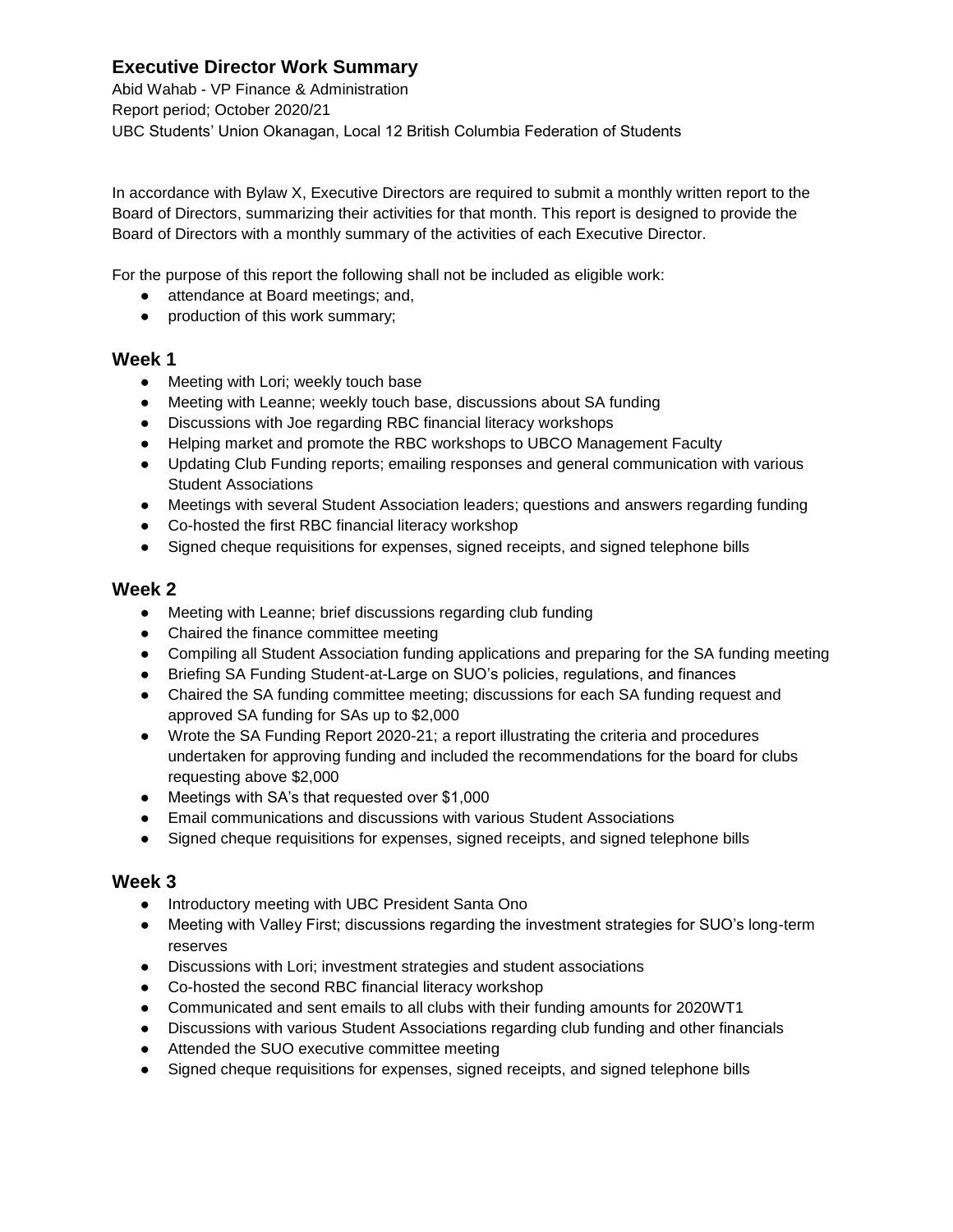Abid Wahab - VP Finance & Administration

Report period; October 2020/21

UBC Students' Union Okanagan, Local 12 British Columbia Federation of Students

- Meeting with Leanne and Lori; investment strategy discussion
- Doing investment strategy research and reading up on SUO's investment regulations prior to meeting investment advisors
- Meeting with Darryl Atking (RBC Investment Advisor); briefing RBC on SUO's goals and needs as well all the regulations
- Tuition consultation meeting with UBC's Board of Governors
- Meeting with Kuan Ho (RBC Dominions Advisor); briefing RBC on SUO's preferred strategy and goals
- Signed cheque requisitions for expenses, signed receipts, and signed telephone bills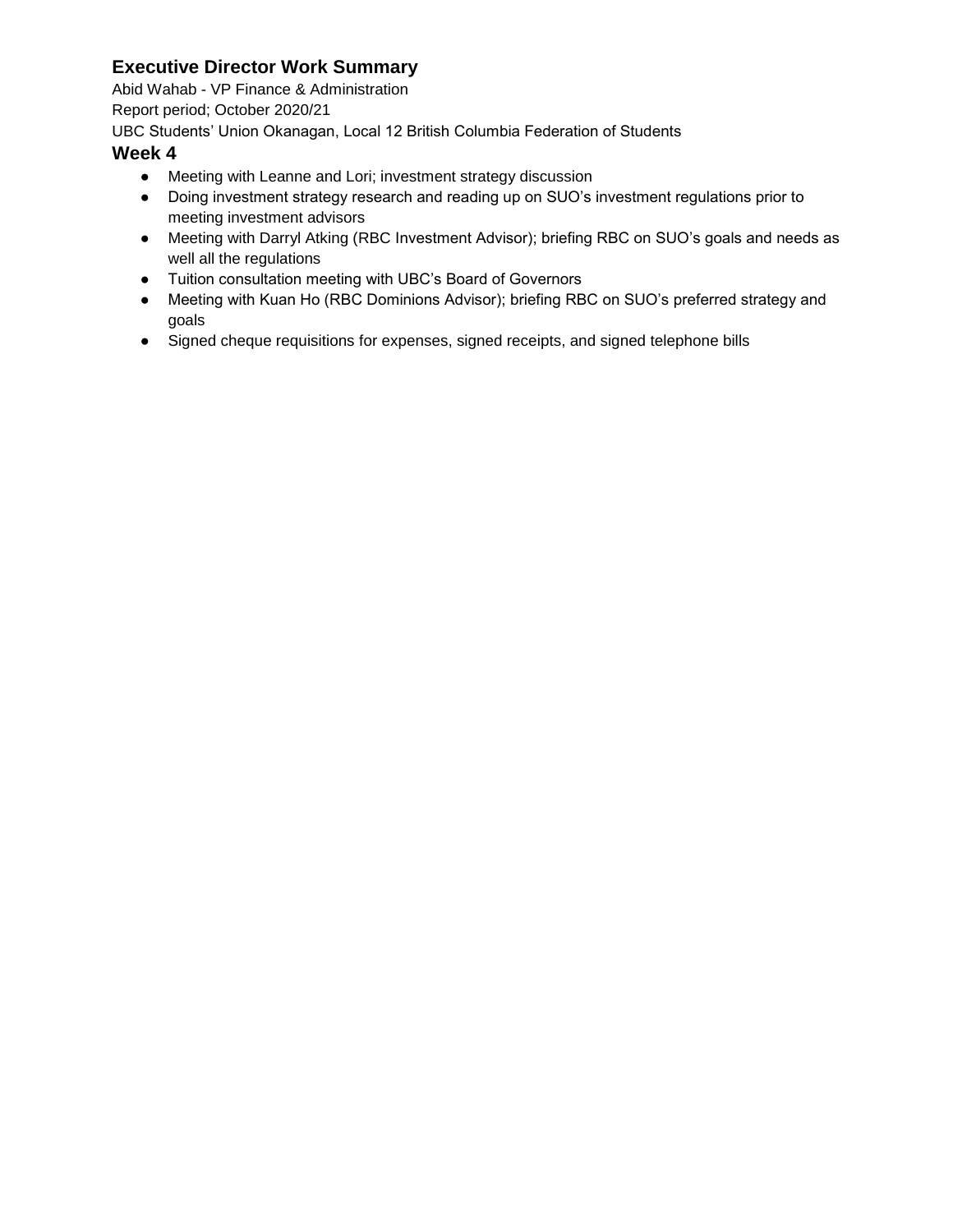Tashia Kootenayoo – Vice President Internal Report Period: October 2020/21 UBC Students' Union Okanagan, Local 12 British Columbia Federation of Students

In accordance with Bylaw X, Executive Directors are required to submit a monthly written report to the Board of Directors, summarizing their activities for that month. This report is designed to provide the Board of Directors with a monthly summary of the activities of each Executive Director.

For the purpose of this report the following shall not be included as eligible work:

- attendance at Board meetings; and,
- production of this work summary;

#### Week 1

▪ Co-chaired Open Education Working Group

▪ Student Association liaison work with EngSoc to resolve conflict surrounding "club affiliation"; preparation for this meeting included reviewing their AGM and meeting minutes, regulations and bylaws to ensure conflicts from previous year were resolved in addition to understand conflict thoroughly.

• Met with Rusch to follow-up about Student Association funding process, new Student Association applications and EngSoc conflict.

▪ Attended Campaigns and Campus Life meetings.

#### Week 2

**•** Attended Student Association funding committee meeting. Followed-up with minutes, notable requests, and other action items with Wahab.

- Worked on Resource Centre funding Report.
- Continued work on Open Access event presentation with AMS. Unfortunately, due to poor communication from the AMS this event had to be rescheduled for March Open Education.

▪ Various Policy Research and consultations such as Elections for Senate and BOG. Met with Jessica Iverson to discuss these procedures and areas for SUO involvement. In addition, worked with the Oversight Committee to review Executive Pay structure. Conducted Research on other SU Executive structures.

▪ Met with Rusch to discuss Human Kinetics inquires on elections processes.

#### Week 3

• Edited and researched for SVM, Equity and Anti-Racism proposed plan for Internal policy changes.

- . Met with Jassim and reviewed presentation for BOG around Student Experience survey results.
- Winter Expo planning with Izzy and review of options.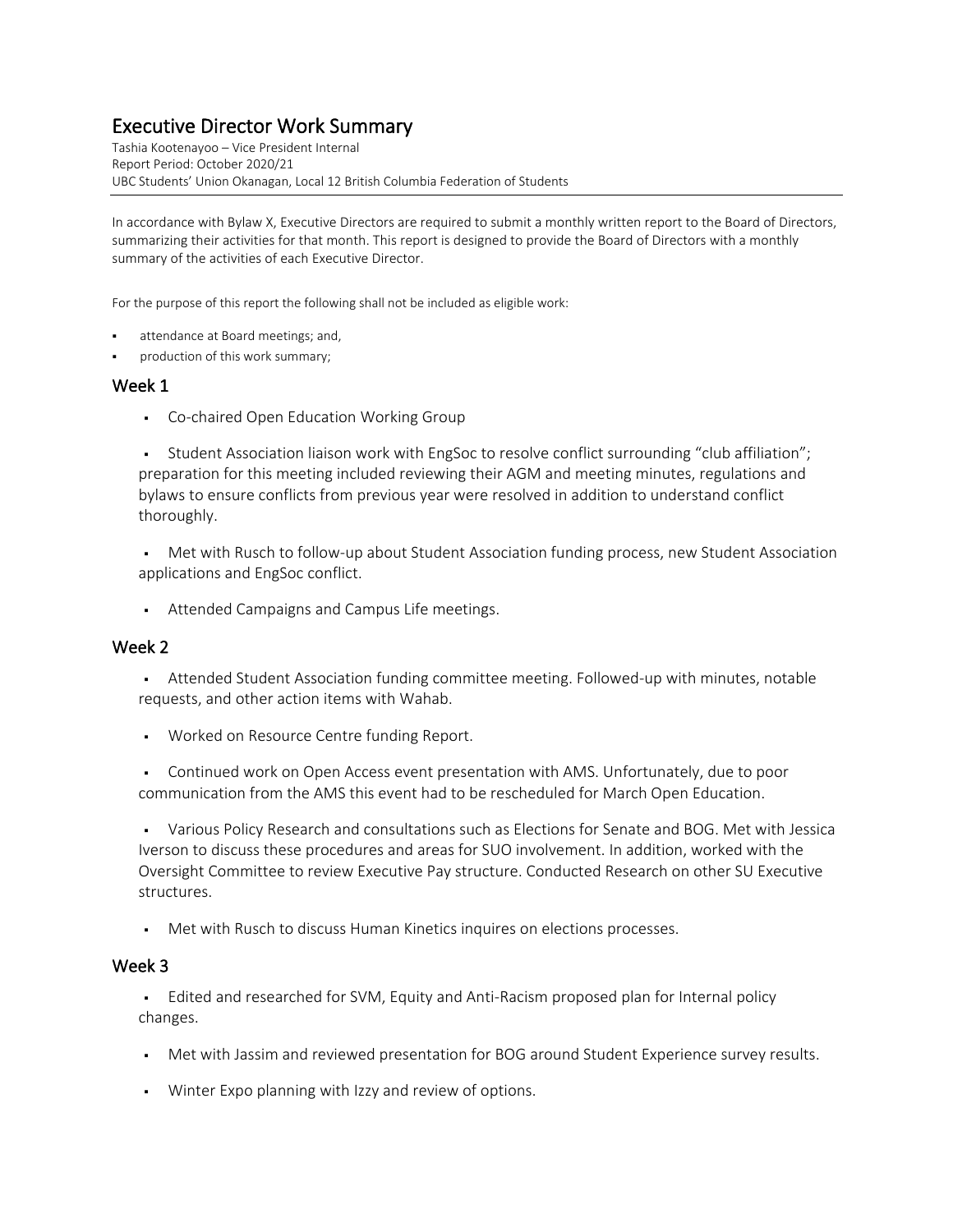#### Week 4

▪ Policy Committee meeting around Bylaw regulation proposal. Thorough editing and researching for Bylaw changes and creation of document reviewing the proposal.

▪ Meeting with StudentCare to discuss Health and Dental plan and areas of improvement. There will be follow-up with the Executive and StudentCare representative to discuss options for changes to administrative processes.

▪ Follow-up with Heather Berringer on Senate sunset policy for electronic additional course materials cap.

▪ Follow-up with Student Associations applications; there were a few notable applications such as the proposed "Covid Cares Club" which resubmitted an application with a new name and propose as per requests made by MOC and myself.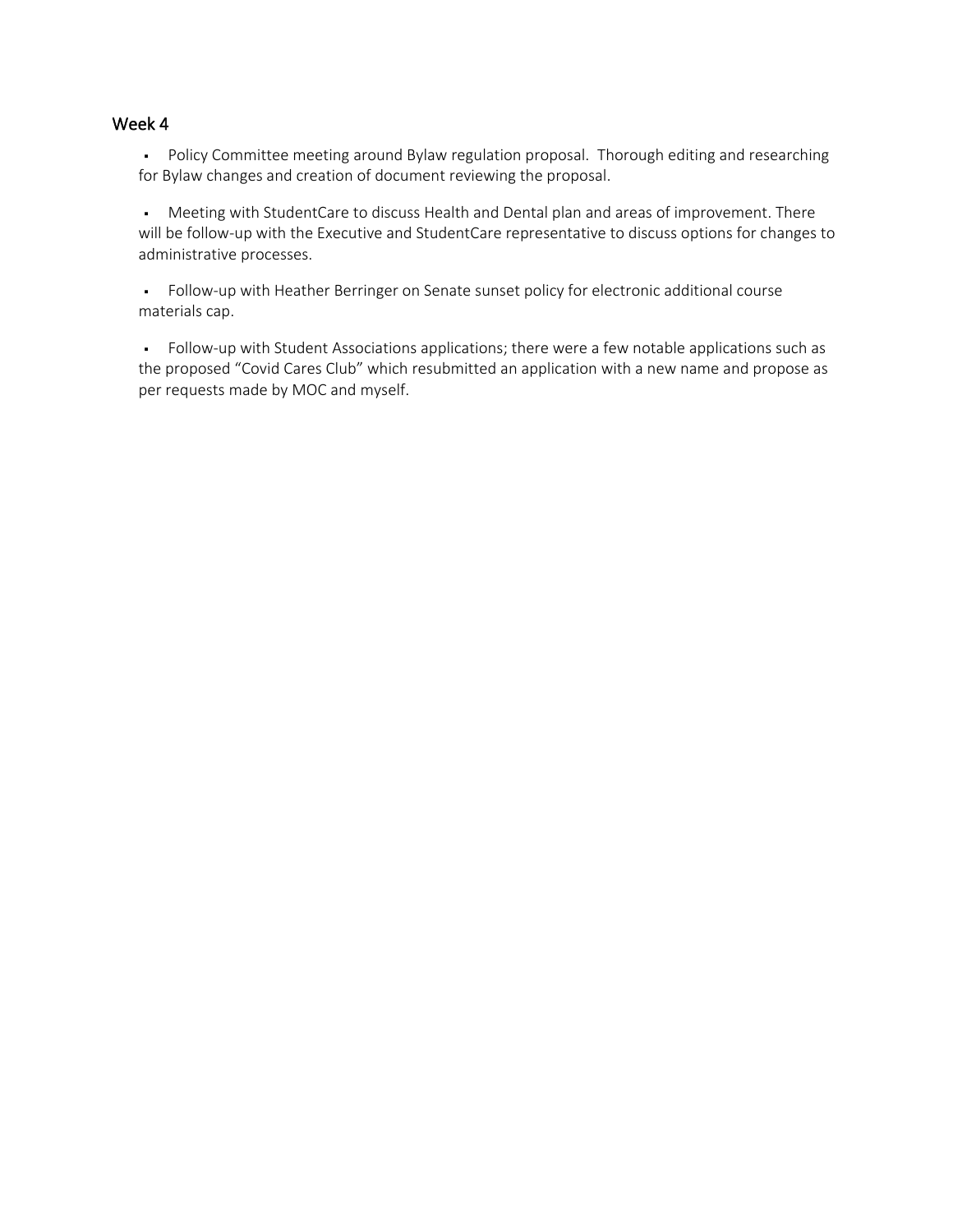# General Manager Work Summary<br>Lori Stevenson – General Manager

Report Period: October 2020 UBC Students' Union Okanagan, Local 12 British Columbia Federation of Students

#### Office & Administration

§ Ongoing discussions and planning meetings with Aaron re: MS Office migration

#### University Relations & Committees; Other stakeholder meetings

- § Meeting with Dale Mullings AVPS. This meeting was our first 1:1 and provided a chance for the two of us to get acquainted, talk about our priorities, and explore ways our two departments can best work together. These meetings will be ongoing.
- § Attended tuition consultation meeting with execs, AVPS and Major in World Literatures and Intercultural Communication and Minor in World Literatures and Intercultural Communication

#### Events/Projects/Operations

- Joint meeting between Oversight and Policy Committees to begin discussions around Executive pay/hours/accountability. Research and action items including: web search and comparison of other SU policy; proposals for better more impactful reporting drafted and shared; accountability processes discussed and responsibility added to an exec job description in the bylaw changes to accommodate.
- § SUO Long Term Investment strategy the Policy Committee received presentations from both Valley First Credit Union and RBC regarding investment strategies. Once the final presentation has been received, the committee will make a recommendation to the board.
- Held first meeting to discuss a better approach to handling the SUO Social media. A follow up meeting has been booked and will hopefully provide a proposed way forward.

#### Human Resources Work

§ Ongoing 1:1 meetings with staff – checking in on work and goal progress; assessing challenges or pinch-points; coaching on issues as needed

#### SUO Committee Work

- § Oversight Committee Final few Executive reviews conducted; post review committee meeting to review and begin preparation of report; created report template for committee members to add their individual exec review information to.
- § Finance Committee one regular committee meeting: review of SUO YTD operations and businesses, continued discussion on long term investment strategy; booked investment presentations with Valley First Credit Union & RBC, both banks that we have had long term business relationships with, as well as with an independent investment planner to provide various long term investment strategy options.
- § Student Associations Funding Committee review/discussion of all SA Funding applicants to determine funding granted
- Policy Committee Bylaw changes exec titles and roles
- $\blacksquare$  Executive Committee two meetings
- § Electoral Committee one regular committee meeting; All-Candidates meeting; candidate debate forum; review of CRO post-election report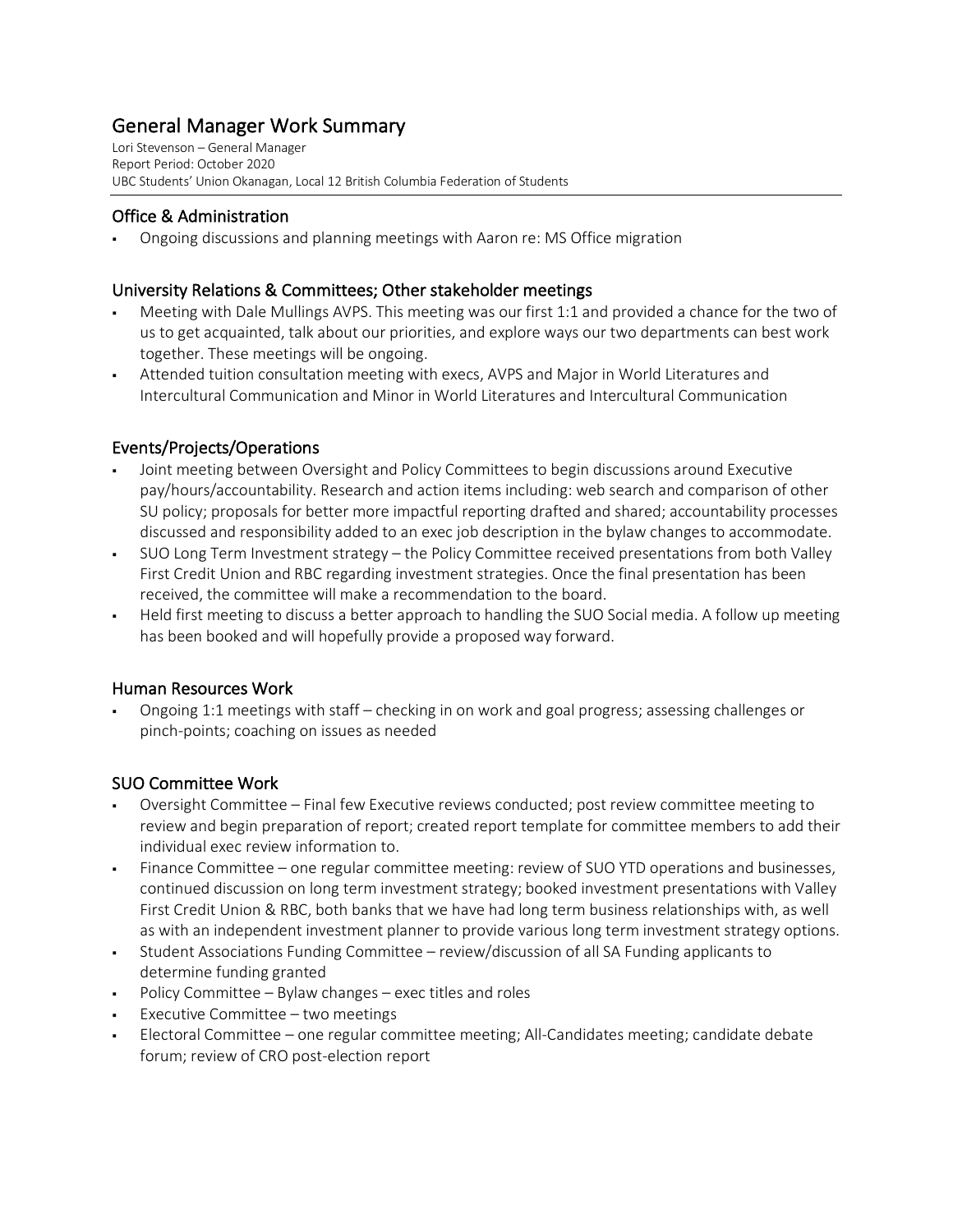## **FINANCE COMMITTEE MEETING MINUTES**

UBC Students' Union Okanagan Executive Committee Meeting, November 10 2020, Virtual Call

Meeting called to order at 13:30

## Directors Present

Vice-President Finance (meeting chair) Manus Abid Wahab Director-at-Large **Rohan Debral** Rohan Debral Director-at-Large Taha Illyas

## Directors Absent

## Staff Present

General Manager **Lori Stevenson** Finance Manager **Leanne** Smailes

President Ali Poostizadeh

## **1. ACKNOWLEDGEMENT OF TERRITORY**

We would like to acknowledge that we are on the traditional, ancestral territory of the Okanagan Nation. We would like to recognize that learning happened in this place long before this institution was established. It's important that we understand that we are very privileged to be living, working, and learning in these territories that are not our own.

## **2.** ADOPTION OF AGENDA

**20/11/10 MOTION**

Be it resolved that the agenda be adopted. Moved: Rohan Seconded: Leanne CARRIED

## **3.** PRESENTATIONS

## 3.1 Resource Centre Funding

VP Internal Tashia provided a presentation of the budget breakdowns for Pride Resource Centre and the Peer Support Network.

## **4. OLD BUSINESS**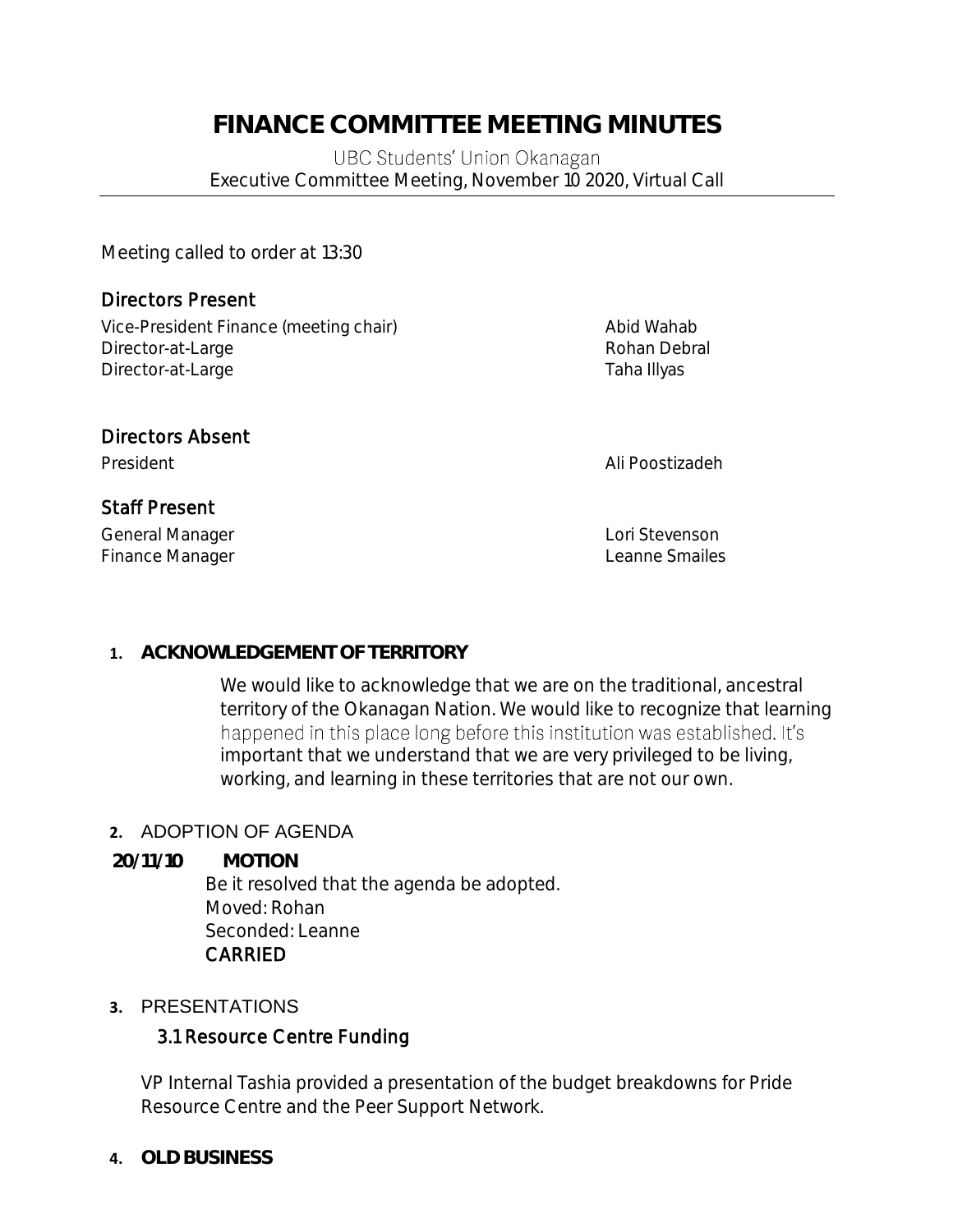#### **5. NEW BUSINESS**

#### 5.1 Approved Funding for Resource Centres

Discussions about the budgets for the PRC and the PSN took place. Wahab requested up to date information on PRC's current account balance. Smailes mentioned that large current account balances need to be utilized by the respective RCs. Ilyas and Dabral agreed that only the essential budget should be funded. Based on consensus, the following motion was carried.

#### 20/11/10 MOTION

Be it resolved that the following Resource Centres receive funding as follows:

| Resource Centre       | Amount  |
|-----------------------|---------|
| Pride Resource Centre | \$2,800 |
| Peer Support Network  | \$300   |

 Moved: Rohan Seconded: Taha CARRIED

#### **6. INFORMATION ITEMS**

#### **6.1 Discussions**

#### **6.1.1 Review of SUO financial update to Oct 31**

Smailes provided updates on the YTD Financial Statements. No notable changes were seen.

#### **6.1.2 Investment Strategy Discussion**

Wahab mentioned that we needed three investment meetings prior to finalizing, and that only one investment meeting is now left.

#### **6.1.3 Lease business updated addendum recommendation**

Stevenson updated the committee on the lease changes and recommendation. All members agreed to the changes.

#### **20/11/10 MOTION**

Be it resolved that the new addendum lease be approved as attached. Moved: Rohan. Seconded: Lori. **CARRIED**

**7. ADJOURNMENT**

Meeting adjourned at 14.28.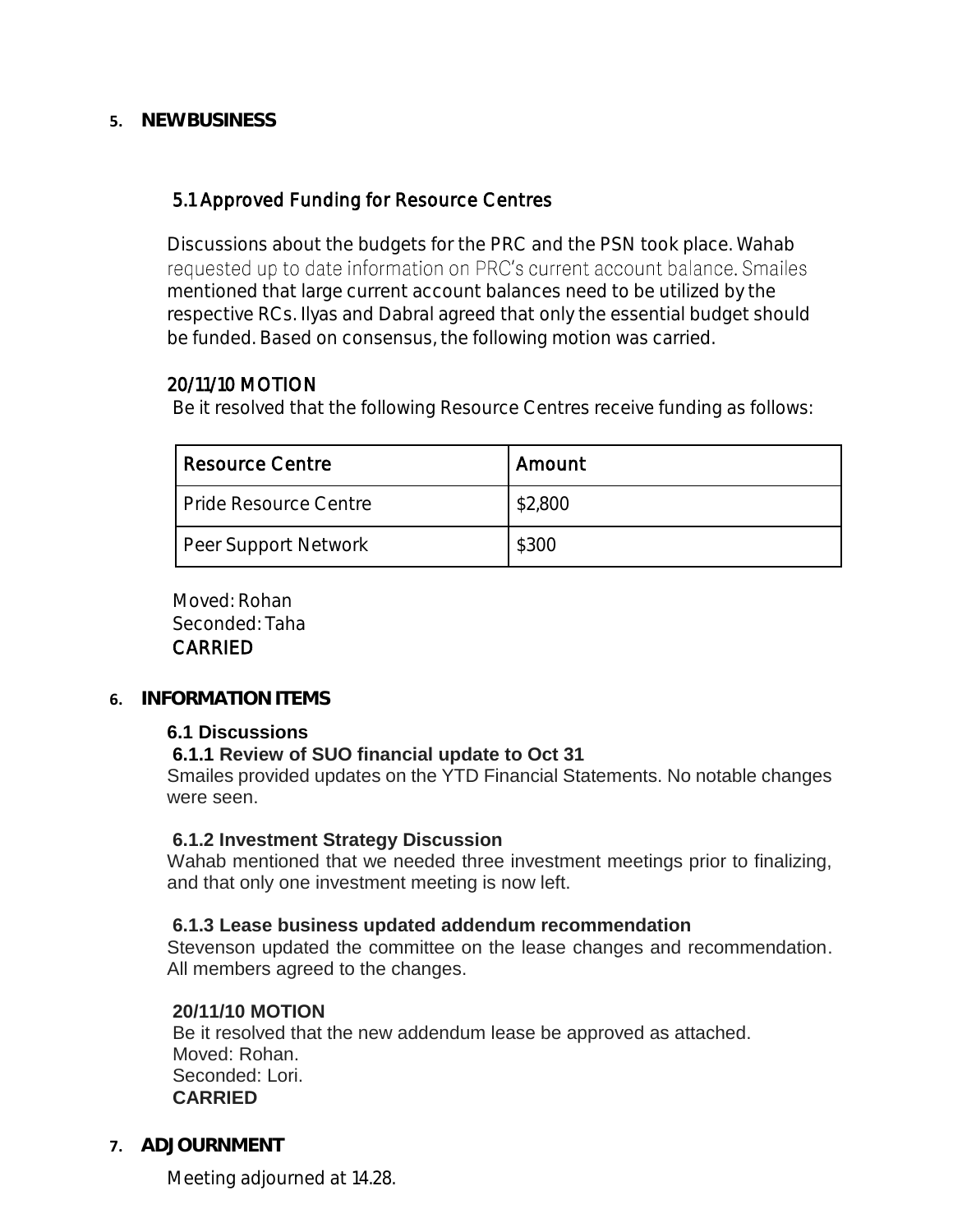## **FINANCE COMMITTEE MEETING MINUTES**

#### UBC Students' Union Okanagan Executive Committee Meeting, November 24, 2020, Virtual Call

Meeting called to order at 14:15

#### Directors Present

## Staff Present

#### **1. ACKNOWLEDGEMENT OF TERRITORY**

We would like to acknowledge that we are on the traditional, ancestral territory of the Okanagan Nation. We would like to recognize that learning happened in this place long before this institution was established. It's important that we understand that we are very privileged to be living, working, and learning in these territories that are not our own.

#### **2. ADOPTION OF AGENDA**

#### **20/11/24 MOTION**

Dabral/Ilyas Be it resolved that the agenda be adopted. **CARRIED**

#### **3. PRESENTATIONS**

- **4. OLD BUSINESS**
- **5. NEW BUSINESS**
- **6. INFORMATION ITEMS**
	- **6.1** Investment Strategy Discussion (RBC & Plan First)

Wahab mentioned the risks and returns for Plan Firsts' and RBC's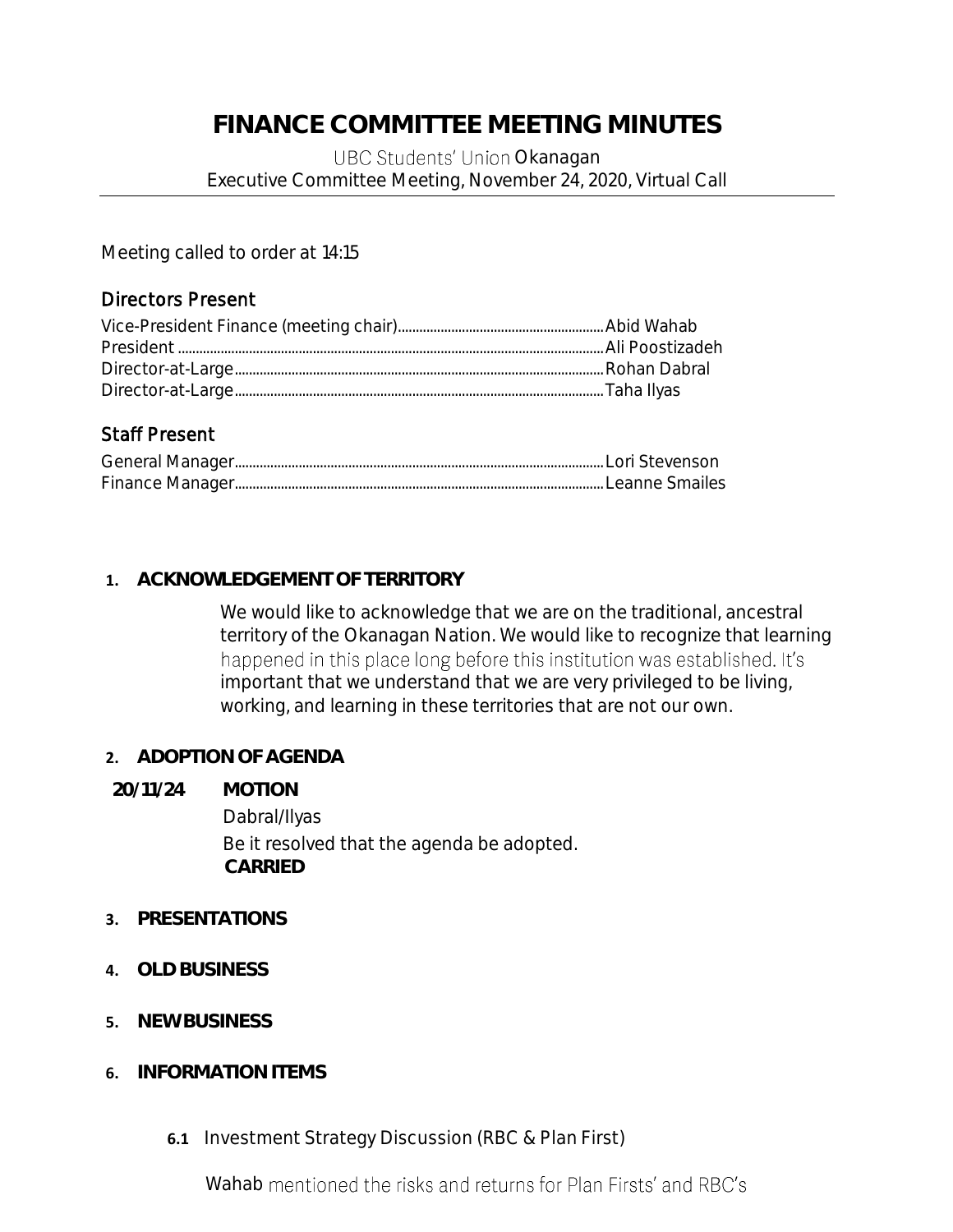investment portfolios.

Smailes commented on the benefits and drawbacks for both portfolios. Poostizadeh mentioned the importance of investing in fossil fuel free funds. Consensus was reached by committee members that RBC would probably be the best option for investment due to its expertise, professionalism, low transaction costs, and conservative fund pools. It was agreed, however, that before making a recommendation to the Board, more information should be sought from both RBC & Plan First.

Wahab will touch base with RBC & Plan First and seek clarification on RBC's investment management style and for Plan First. Wahab will seek further clarification on their transaction fees, ask for a more risk-averse approach, and more towards ESG factors.

#### **7. ADJOURNMENT**

Meeting adjourned at 15:02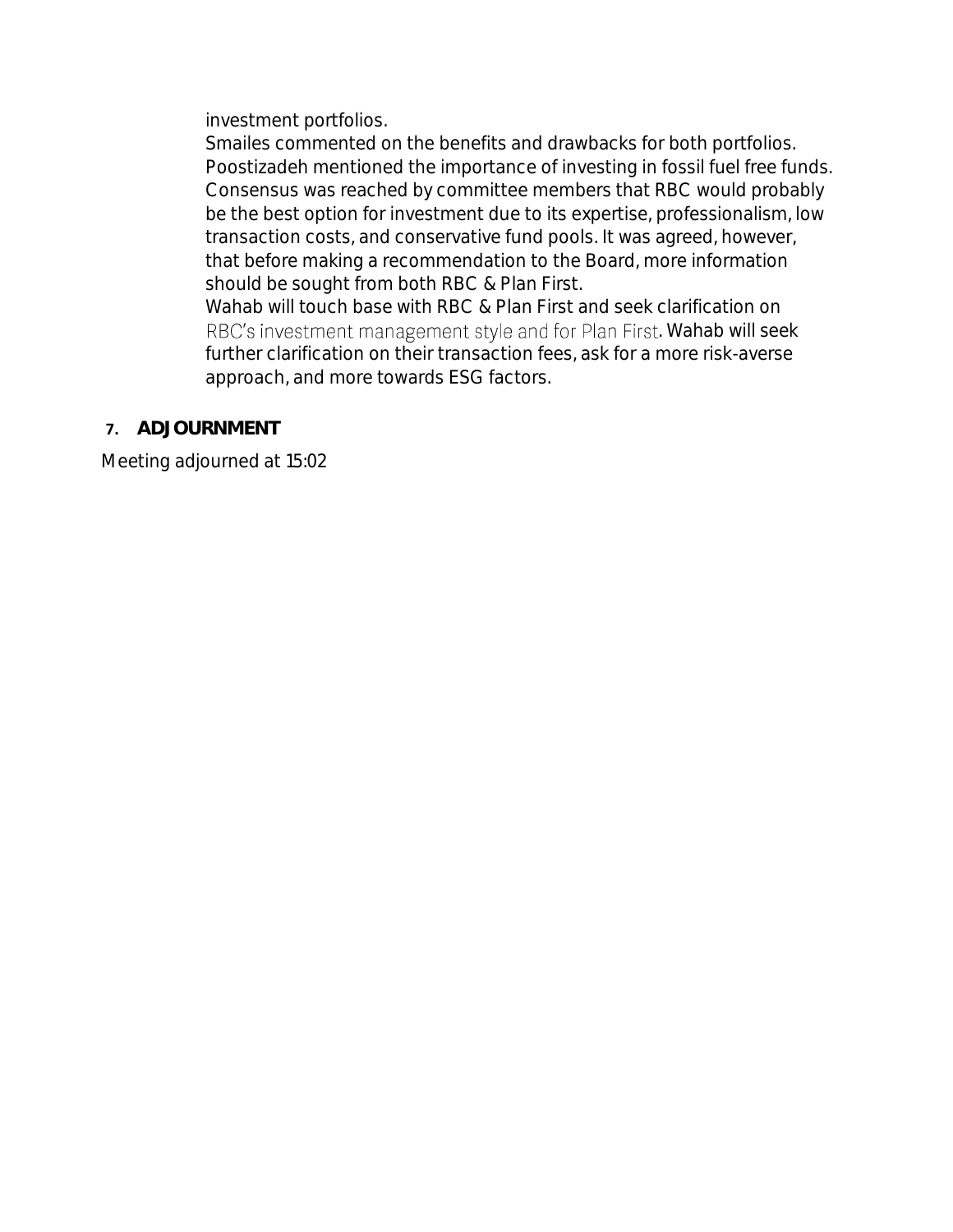## **POLICY COMMITTEE MEETING MINUTES**

#### UBC Students' Union Okanagan Policy Committee Meeting, October 16, 2020, Virtual Call

#### 10:00 AM - CALL TO ORDER

#### Directors Present

#### Directors Absent

#### Staff Present

#### **1. ACKNOWLEDGEMENT OF TERRITORY**

We would like to acknowledge that we are on the traditional, ancestral territory of the Okanagan Nation. We would like to recognize that learning happened in this place long before this institution was established. It's important that we understand that we are very privileged to be living, working, and learning in these territories that are not our own.

#### **2. ADOPTION OF AGENDA**

#### **3. PRESENTATIONS**

#### **4. OLD BUSINESS**

#### **4.1** 2019-2020 Board of Directors Mandate

Kootenayoo motivated the context of the review of executive pay structure. She discussed the 2019-2020 BOD mandate that the 2020-2021 Policy committee to research and provide recommendations if necessary. Stevenson added that increased pay structure will require improved agency for the Oversight Committee. She overviewed her consultations with other General Managers about the honorarium vs salary options. She prompted the group to think about policies and procedures that would shift the work environment to think about performance outcomes vs achieving targeted hours.

Rogers spoke on improving the agency and mandate of the Oversight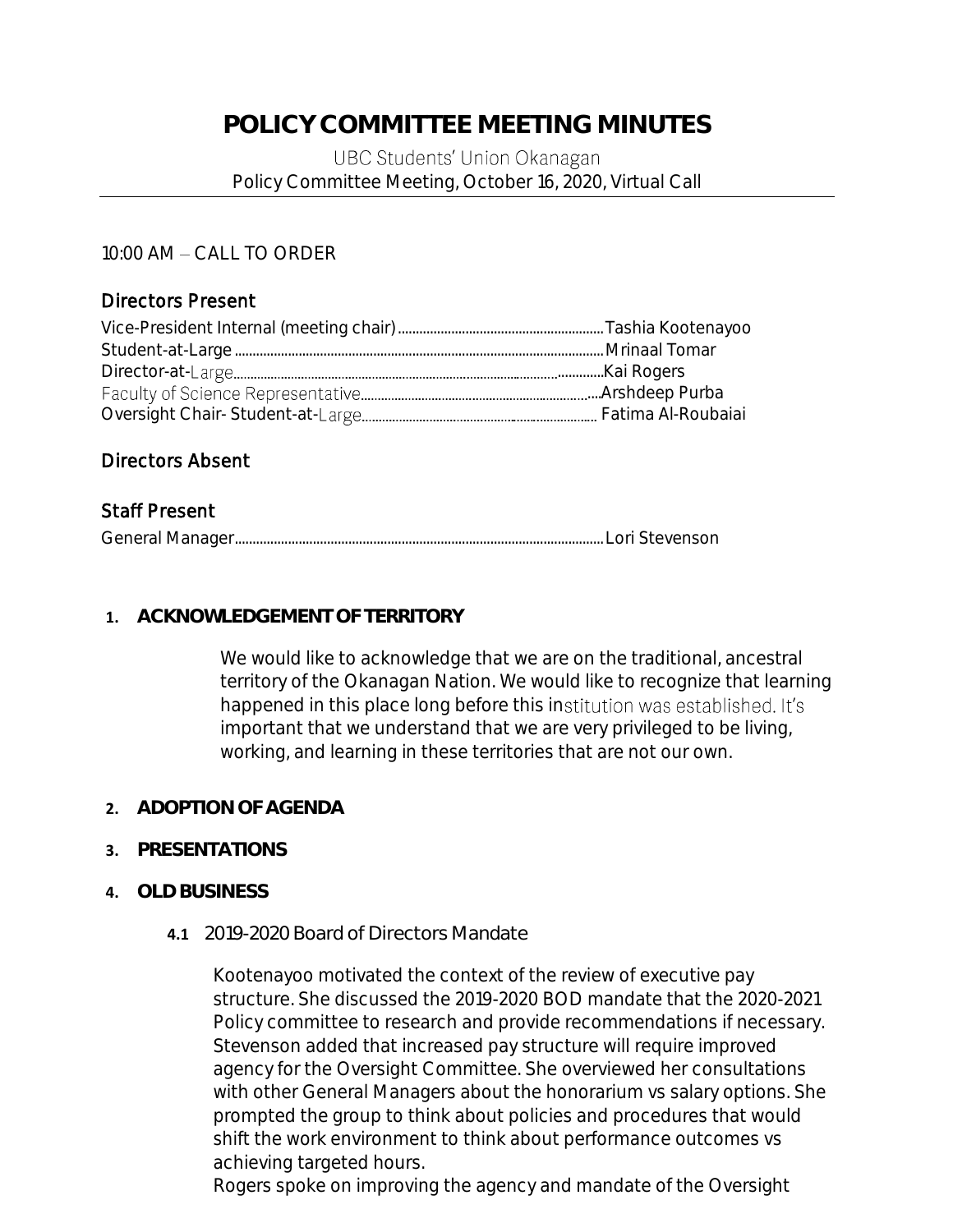Committee to improve their ability to oversee executive pay. He discussed options that the committee had discussed during their first tri-semester review process.

Kootenayoo suggested the Oversight committee submit their proposed forms and procedures to the Policy Committee for review and recommendation to the Board of Directors.

- **5. NEW BUSINESS**
	- **5.1** Executive Pay Structure Review

Kootenayoo presented the research matrix of other Student Unions pay structures for executives.

Stevenson discussed possible options of pay based on the structures adopted by Student Unions of similar size such as SFU.

The committee decided against a salary-based pay structure and motioned for further research into a tiered system for summer to fall pay rates with increased hourly requirements.

- **6. INFORMATION ITEMS**
- **7. ADJOURNMENT**

Meeting adjourned at 11:30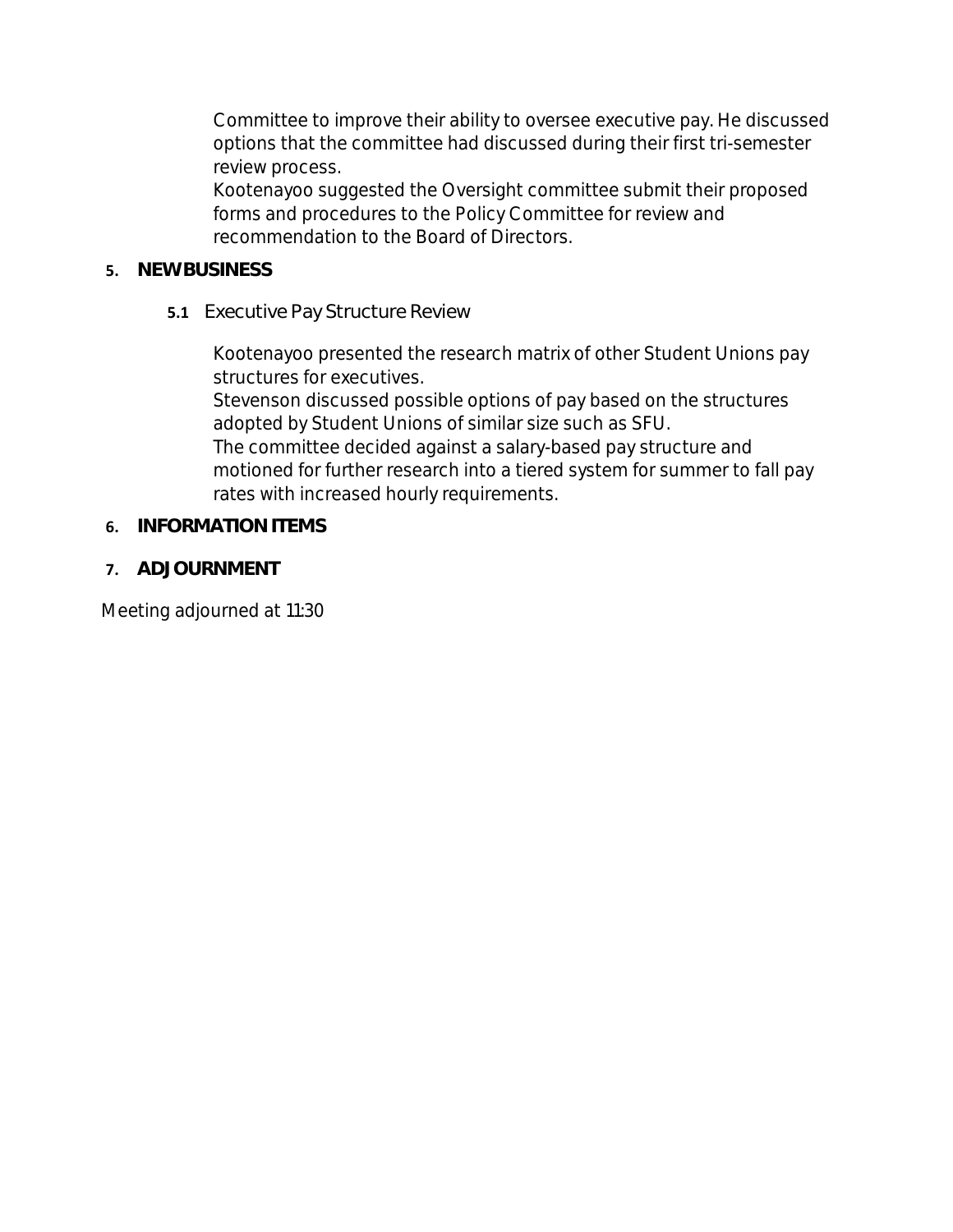## **POLICY COMMITTEE MEETING MINUTES**

#### UBC Students' Union Okanagan Policy Committee Meeting, October 29, 2020, Virtual Call

## 11:00 AM - CALL TO ORDER

#### Directors Present

#### Directors Absent

|--|--|

## Staff Present

#### **1. ACKNOWLEDGEMENT OF TERRITORY**

We would like to acknowledge that we are on the traditional, ancestral territory of the Okanagan Nation. We would like to recognize that learning happened in this place long before this institution was established. It's important that we understand that we are very privileged to be living, working, and learning in these territories that are not our own.

#### **2. ADOPTION OF AGENDA**

#### **M/FAYED S/ NAQVI**

#### **3. PRESENTATIONS**

**3.1** Annual General Meeting Bylaw Changes

Stevenson and Kootenayoo presented a google document outlining the changes for Executive portfolios for recommendation at the 2020 Annual General Meeting. Stevenson outlined the need to remove hierarchical titles to improve the internal processes of the SUO and collaboration.

Kootenayoo explained the introduction of internally electing a chairperson' for both Executive Committee and Board of Directors.

Stevenson added that it would function similarly to the regulation for chair of the Oversight Committee. She explained the purpose would ensure no Director is overwhelmed with too many responsibilities.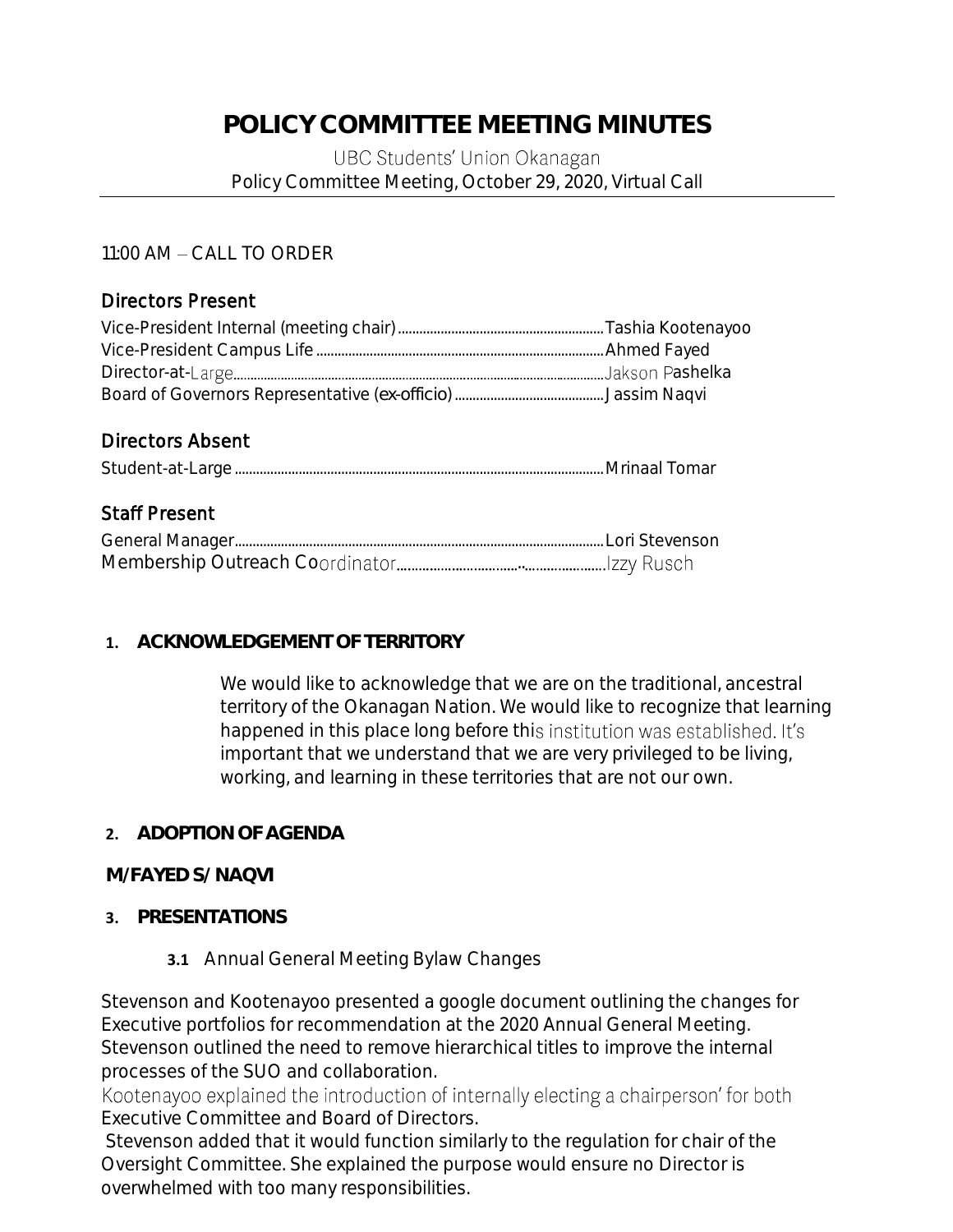Naqvi stated he believed that voting in a chairperson opposed to assigning the role would improve Board engagement.

The Committee decided in favor of the recommendation for an internally elected chairperson.

Rusch suggested that each Executive portfolio mandate the attendance at Student Association Orientation as it is a significant form of engagement with members.

## **4. OLD BUSINESS**

**4.1** Review of Oversight Committee Meeting

Kootenayoo moved the discussion to next meeting as the bylaw presentation took more time than set for the meeting.

- **5. NEW BUSINESS**
	- **5.1** AGM Bylaw Recommendations

Be it Resolved that the Policy Committee recommend the changes to the Bylaws as outlined in the attached report. M/ Kootenayoo S/Stevenson

- **6. INFORMATION ITEMS**
	- **6.1** Round Table
- **7. ADJOURNMENT**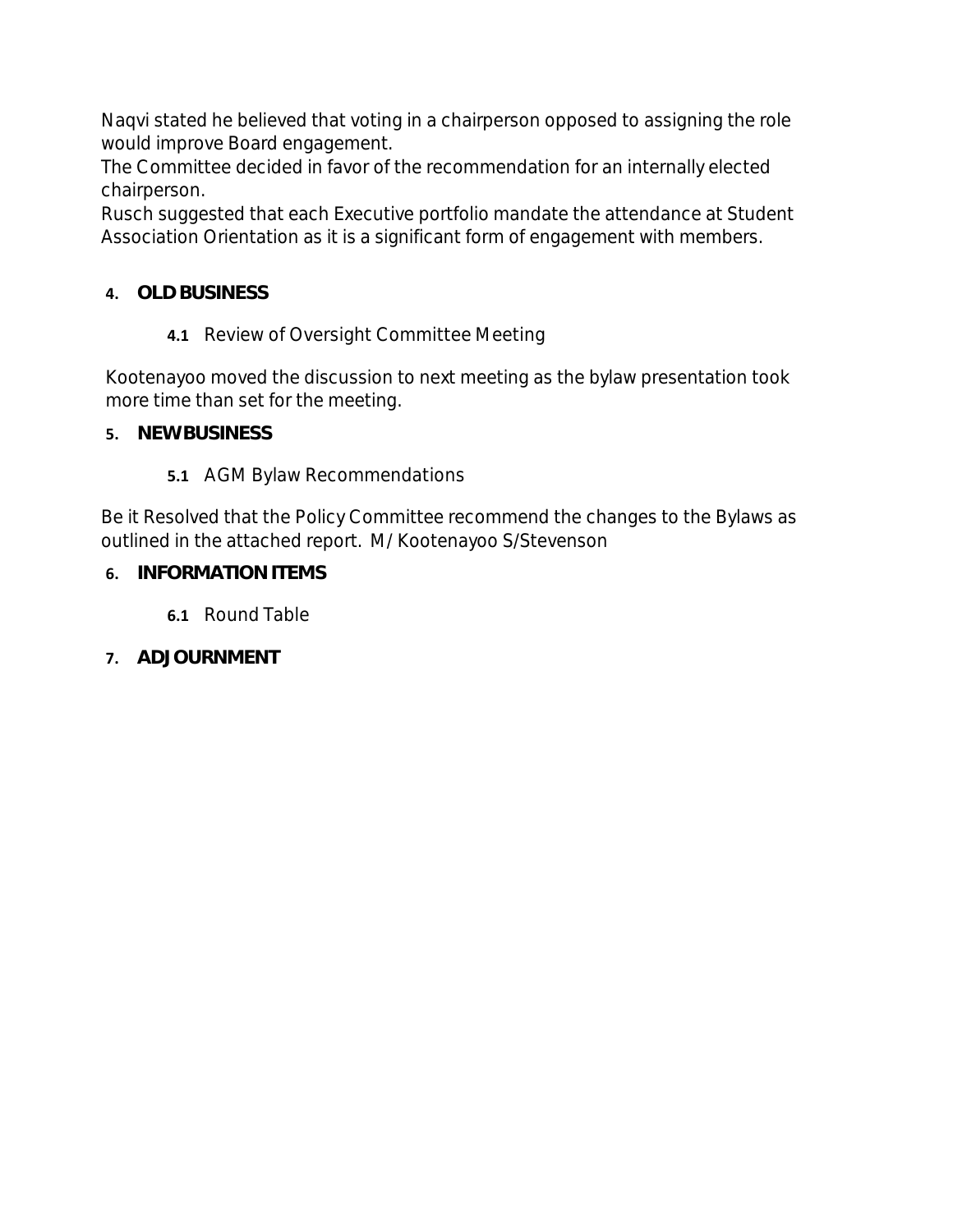## **CAMPUS LIFE COMMITTEE MEETING MINUTES**

UBC Students' Union Okanagan Campus Life Committee Meeting, November 19th, 2020, Zoom

Meeting called to order at 11:04

#### Directors Present

#### Directors Absent

## Staff Present

| Senior Manager Student Experience Office, Academic Advising Phil Bond |  |
|-----------------------------------------------------------------------|--|
|                                                                       |  |

#### **1. ACKNOWLEDGEMENT OF TERRITORY**

We would like to acknowledge that we are on the traditional, ancestral territory of the Okanagan Nation. We would like to recognize that learning happened in this place long before this institution was established. It's important that we understand that we are very privileged to be living, working, and learning in these territories that are not our own.

## **2. OLD BUSINESS**

#### **2.1** LGBTQ Social Justice Speaker Event (January)

Haugen stated that the Western Regional Speaker Panel group has come to a consensus to contract the three individuals below for our January event. The format will most likely involve a 10-minute Ted Talk style presentation from each, then an hour-long conversation with topics including, but not limited to identity and mental health.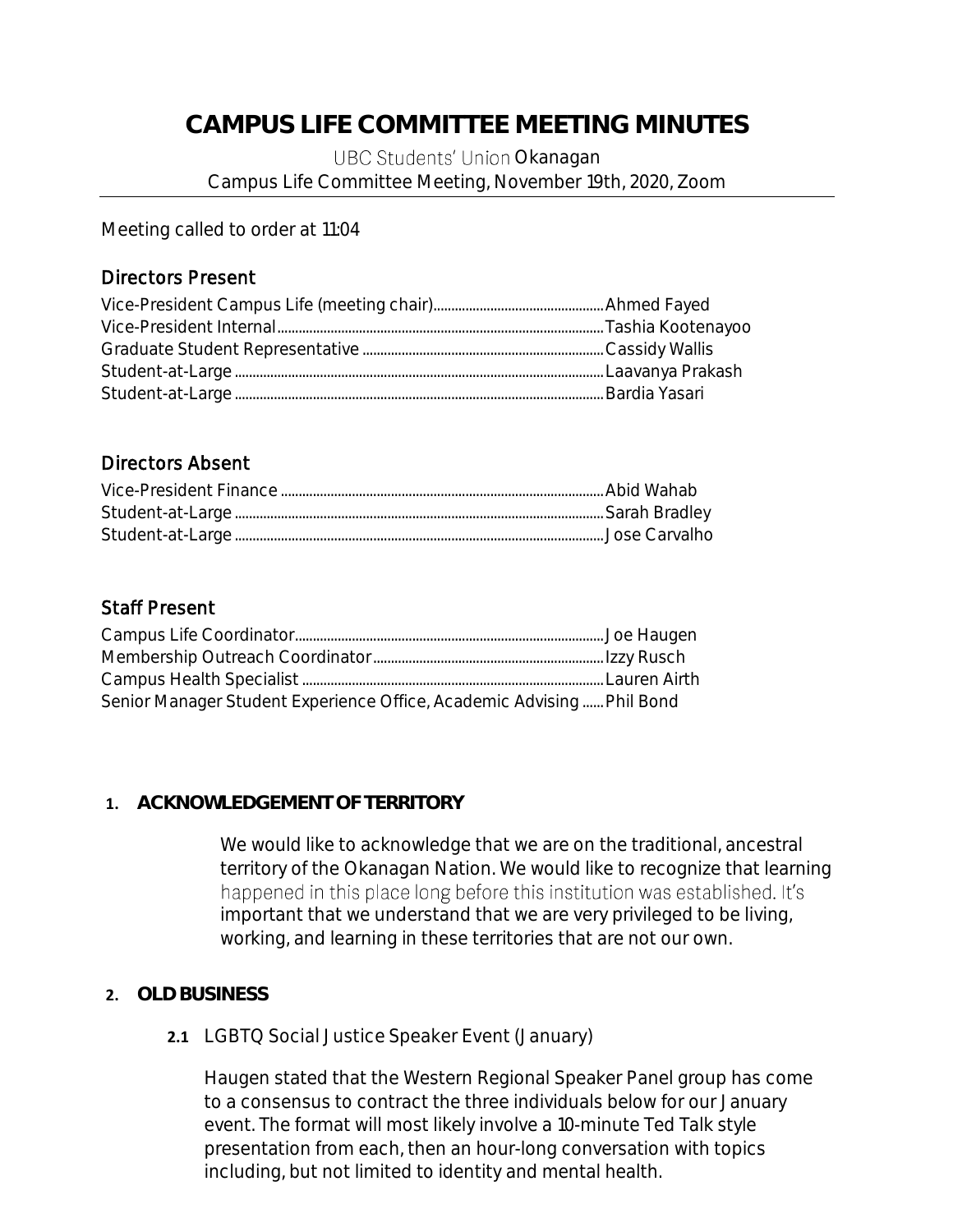Jack Saddleback: Indigenous two spirit, trans gay man, speaks to mental health, finding his identity and his indigenous culture. Former University of Saskatchewan Students' Union President.

Tiq Milan: Black trans man, speaks about intersectional identity, race and culture, his transgender journey.

Benjamin O'Keefe: A 24-year-old black man, activist, writer, actor who speaks about his experience growing up as "the bullying trifecta-being black, gay, poor" talks about mental health and suicide attempt. He started the body-size discrimination Abercrombie and Fitch boycott a few years ago after A&F CEO made comments about how it wasn't meant for fat unpopular kids etc. Ben is a social media consultant for companies who want to lead social change with their platforms/following. Talks about modern masculinity, racism, social change etc.

#### **3. NEW BUSINESS**

**3.1** Canvas Shell Update

Fayed stated that another meeting with Dale Mullings and Kristy Condon is slated for January to explore the creation of a subreddit group. This online group would be moderated potentially by the VP Campus Life, SUO Staff. This platform is intended to add an ease of accessibility for students for general communications and marketing.

Bond found that during "Create" the chat features from the online platforms they used would have benefited from a moderator as an important means to promote diplomacy and respect.

Fayed agreed this should remain a positive space for students. Airth suggested potential resources and rules made readily available for students within this online space.

**3.2** Age-Link UBCO Event

Prakash spoke that the AgeLink x Enactus Speaker Series event would be around the second week of January and centered around entrepreneurship. This would be a Zoom event. Wallis suggested reaching out to the Innovation Centre for queries. Bond suggested the Economic Development Commission's Corie Griffiths as a potential candidate. He also suggested Society for Learning and Retirement as another viable resource to contact.

**3.3** Student Association Instagram and Facebook Accounts

Rusch has created an Instagram and Facebook page for student associations and course unions to market events and programming to each other.

Haugen suggested teaming up with him to help market these new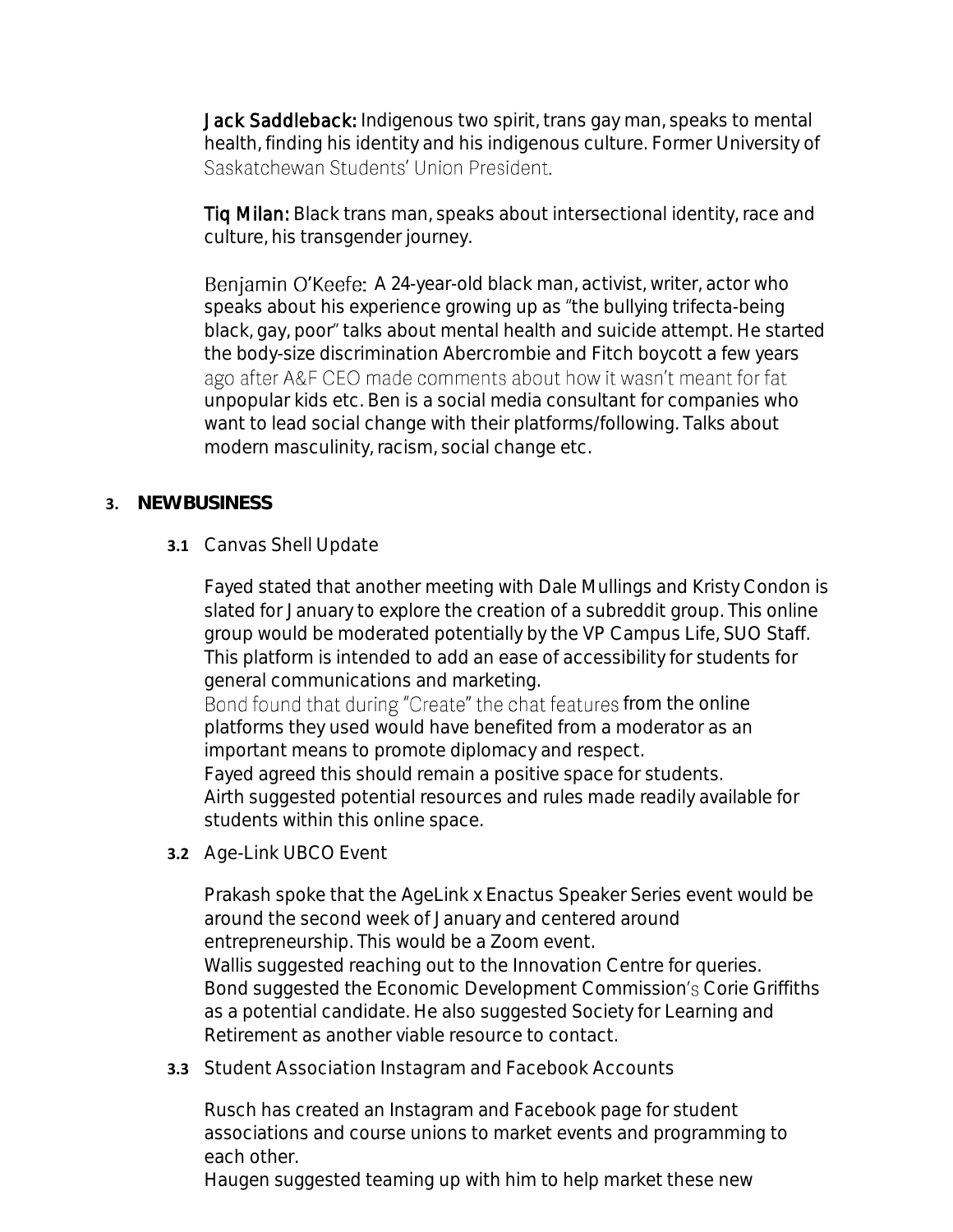channels on our regular SUO social media channels.

Prakash spoke that using a social media handle that long may be perceived as counterfeit. Kindly, a consensus was thought that the handle that Rusch created was a bit too long.

Bond offered support from the SEO office in any capacity, e.g. peer mentors, online learning coaches, social media.

Airth stated that Campus Health can help promote as well. She offered to schedule a meeting with their student marketing assistant to lend support. Kootenayoo agrees that a more user-friendly Instagram handle would be viable.

**3.4** Student Association Expo

Kootenayoo spoke of a month-long winter expo series of events in January. This would be planned with a kick-off event and closing-event. She asked the CLC to help in the planning of these events.

Bond offered the support of the SEO office and its resources to help bring this to fruition.

**3.5** Social Initiatives / Messaging

Airth mentioned the difficulties of making meaningful connections among students given the online limitations we're all experiencing. Campus Health is hosting dialogue sessions to help better understand a means for a better path forward. Airth also mentioned that substance abuse is on the rise as a coping mechanism amongst the campus community. Campus Health has partnered with Interior Health to offer drug screening resources on campus in the near future. Kootenayoo offered her support and praise and would like to have better supported and safer event offerings.

**3.6** UBCO eSports Round 2

Fayed spoke of another meeting slated to plan for another successful gaming event in January/February.

#### **4. OPEN DISCUSSION**

Yasari spoke of having in-person events, e.g. rock climbing, Christmas tree decorating competitions, etc.

Haugen mentioned that hosting in-person micro events can be considered for second term, however, pre-planning and conversations with decision makers would be necessary.

Kootenayoo mentioned socially distanced meal events in The Well.

## **5. ADJOURNMENT**

Meeting adjourned at 12:05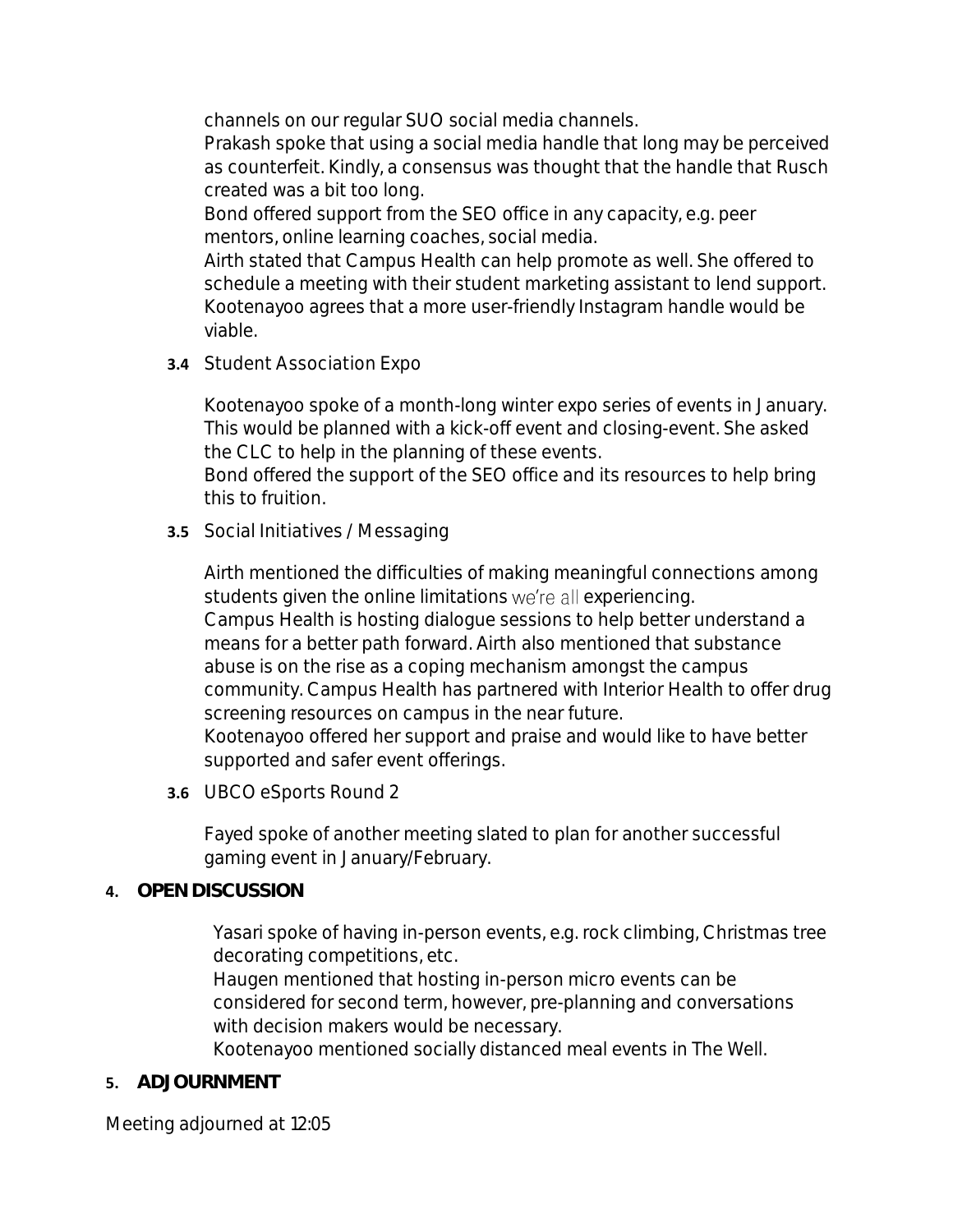## **CAMPAIGNS COMMITTEE MEETING MINUTES**

UBC Students' Union Okanagan Executive Committee Meeting, November 6, 2020, Virtual Call

Meeting called to order at 11:32

## Directors Present

| Faculty of Creative and Critical Studies Representative Sage Cannon                |  |
|------------------------------------------------------------------------------------|--|
| Faculty of Health and Social Development Representative  Naomi Maldonado-Rodriguez |  |
|                                                                                    |  |
|                                                                                    |  |
|                                                                                    |  |
|                                                                                    |  |
|                                                                                    |  |

## Directors Absent

#### Staff Present

## **1. ACKNOWLEDGEMENT OF TERRITORY**

We would like to acknowledge that we are on the traditional, ancestral territory of the Okanagan Nation. We would like to recognize that learning happened in this place long before this institution was established. It's important that we understand that we are very privileged to be living, working, and learning in these territories that are not our own.

#### **2. PRESENTATIONS**

## **3. OLD BUSINESS**

#### **3.1** Take it Over Campaign Debrief

Dotto gave an update on efforts to promote the provincial election. Brown thought the video on how to complete a mail in ballot was good. Poostizadeh said the candidate forum went really well.

#### **4. NEW BUSINESS**

**4.1** International Education Week (Nov 16-20)